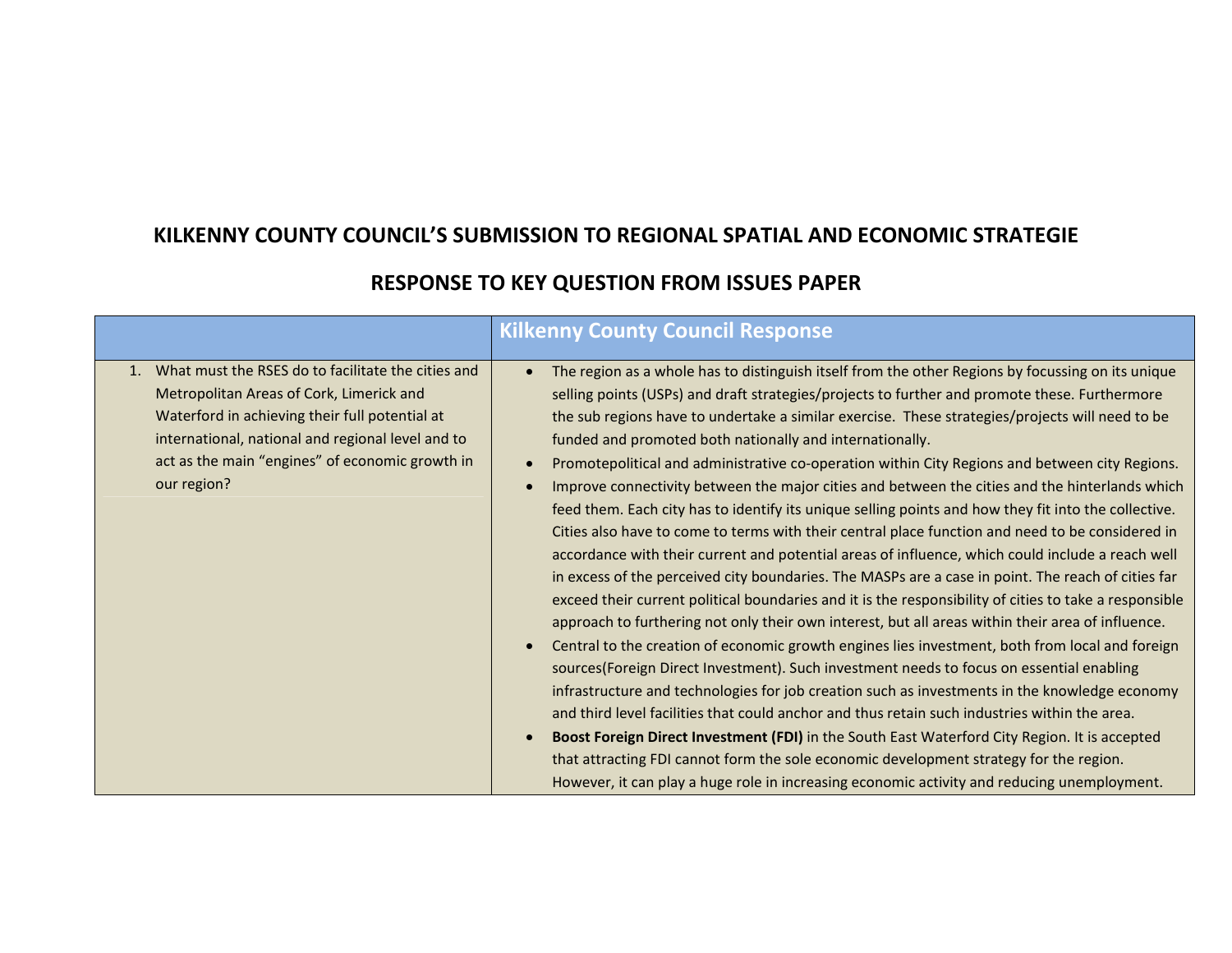FDI jobs also tend to be of higher quality, better paid and provide for much needed graduate employment. The south east not securing <sup>a</sup> fair share of FDI jobs. With almost 11 per cent of the population of the state, the south east has less than 7 per cent of the total FDI employment in the state, spread across approximately 70 IDA client companies located in the region. The IDA target to increase the number of IDA investments in the South East by 30‐40 per cent by the end of 2019 (compared to the 2010‐2014 period) is the same target provided for in all of the regional APJs outside of Dublin. This target therefore will not be sufficient to close the gap in FDI employment between the South East and the rest of the country. Furthermore, given that approximately 70% of FDI investments on average are from existing client companies, just 13 of the target of 44 FDI investments are likely to be new companies locating in the region. It is therefore vital that the FDI targets for the region are increased as part of the preparation of the next regional APJs. The IDA strategy states that to win investments in the future "will require greater co‐operation, collaboration and integration to develop and present the strongest possible proposition" for regions.<sup>1</sup> The 5 local authorities in the region have acknowledged this and are collaborating and resourcing the development of <sup>a</sup> new branding and marketing strategy, which will act as <sup>a</sup> 'call to action' to unify the region to work together to attract more: entrepreneurs; talented people; visitors; and in particular ‐ inward investment to the South East. The IDA recognises that Ireland has a large number of attractive cities and towns that have <sup>a</sup> proven ability to attract FDI. The south east has <sup>a</sup> number of these urban centres spread across the region that will play <sup>a</sup> critical role in helping to attract FDI to the region. The IDA strategy also points out that key factors crucial to attracting and retaining FDI, are: o Achieve critical mass of population and urban centres; o The ability to attract and develop appropriate skills (talent); o The existence of clusters in specific industry sectors/activities;

 $<sup>1</sup>$  IDA Ireland Strategic Plan: Winning Foreign Direct Investment 2015-2019</sup>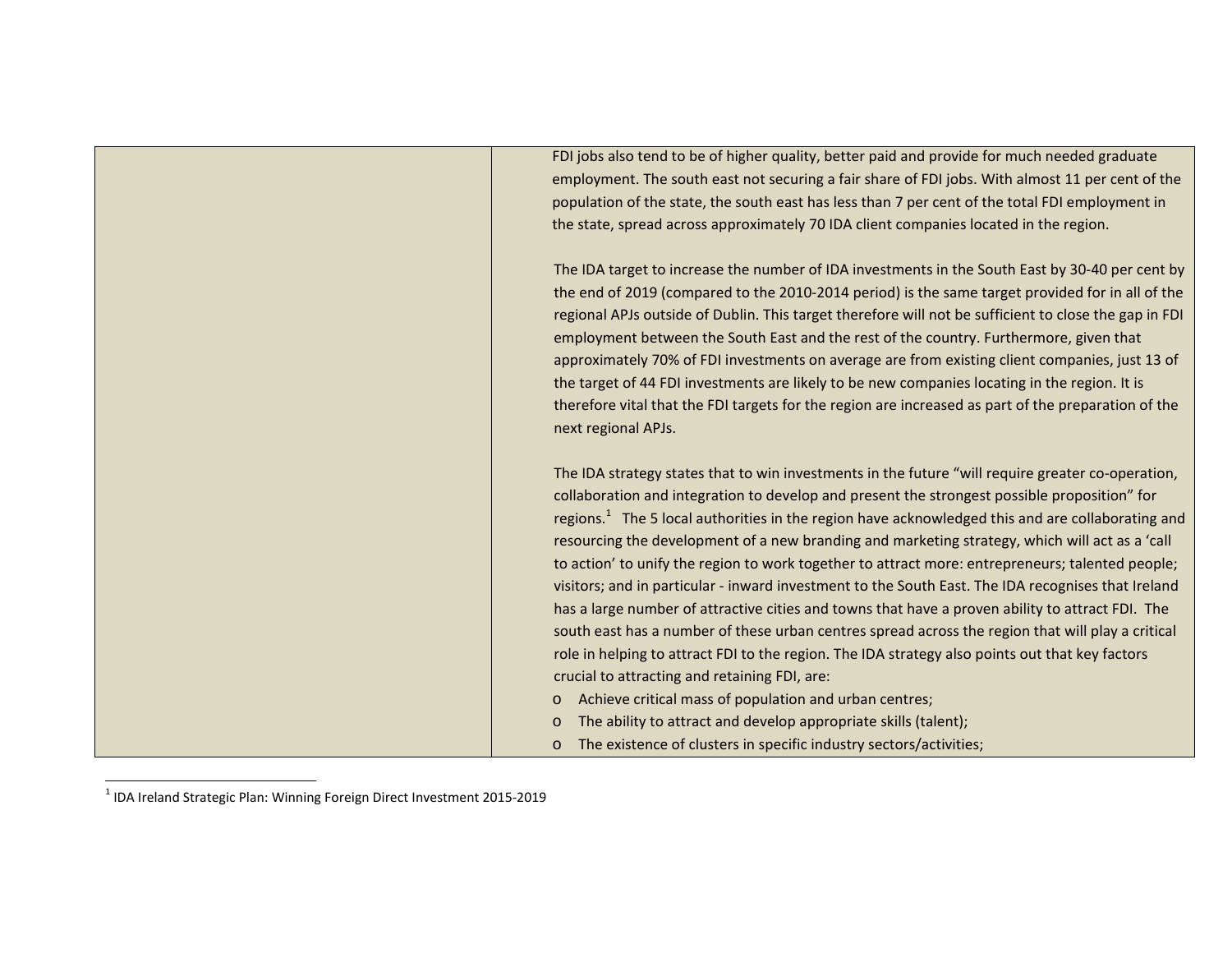- o Alignment with the IDA global team's targets for the sectors, geographies and new opportunities;
- o Regional infrastructure and place‐making, including social and cultural capital; and
- oAvailability of property solutions.

The last two factors listed above are critical in the context of the south east: As regards regional infrastructure, the region needs to secure <sup>a</sup> fair share of the funding to be made available by Government under the proposed 10‐year National Investment Plan to be linked to the NPF. The regional infrastructure to be prioritised are referred to elsewhere in this paper. As regards property solutions, there is <sup>a</sup> lack of available high quality 'Advanced Office Space' that can be marketed by the IDA as part of their overall package for the south east. This is <sup>a</sup> major impediment in attracting FDI to the region. While the IDA plans to develop 2 further Advance Technology Buildings (ATBs) in the region is very much welcome, these will not be adequate on their own to attract and provide for the scale of FDI the region requires. The proposed "Smart Growth fund" (National Policy Objective 7a) referred to in the consultation document to support strategic development and renewal of urban areas that have become run‐down so that they can be utilised for the purposes of providing new housing, employment and amenities is very much welcome. The South East Waterford City Region envisages that this fund will assist the regeneration of key strategic and multi‐purpose sites being developed by local authorities in the region. These include the North Quays Strategic Development Zone in Waterford; the Abbey Quarter, Kilkenny; Trinity Wharf, Wexford; and Kickham Barracks, Clonmel. Each of these sites includes plans to provide advance office space as <sup>a</sup> critical component of the redevelopment. In this regard, the local authorities of the South East Waterford City Region recommends that the IDA be authorised to support these strategic developments.

- Jobs require the full complement of social and housing infrastructure to create the stability for growth and to foster sustainable communities, essential for an improved standard of living.
- 0 • Cities and large towns rely on economies of scale for cost effectiveness in service provision and where achieved, such economies of scale will lower the cost of operations, increase production of goods and services thereby enhancing the cities' and the region's competitiveness.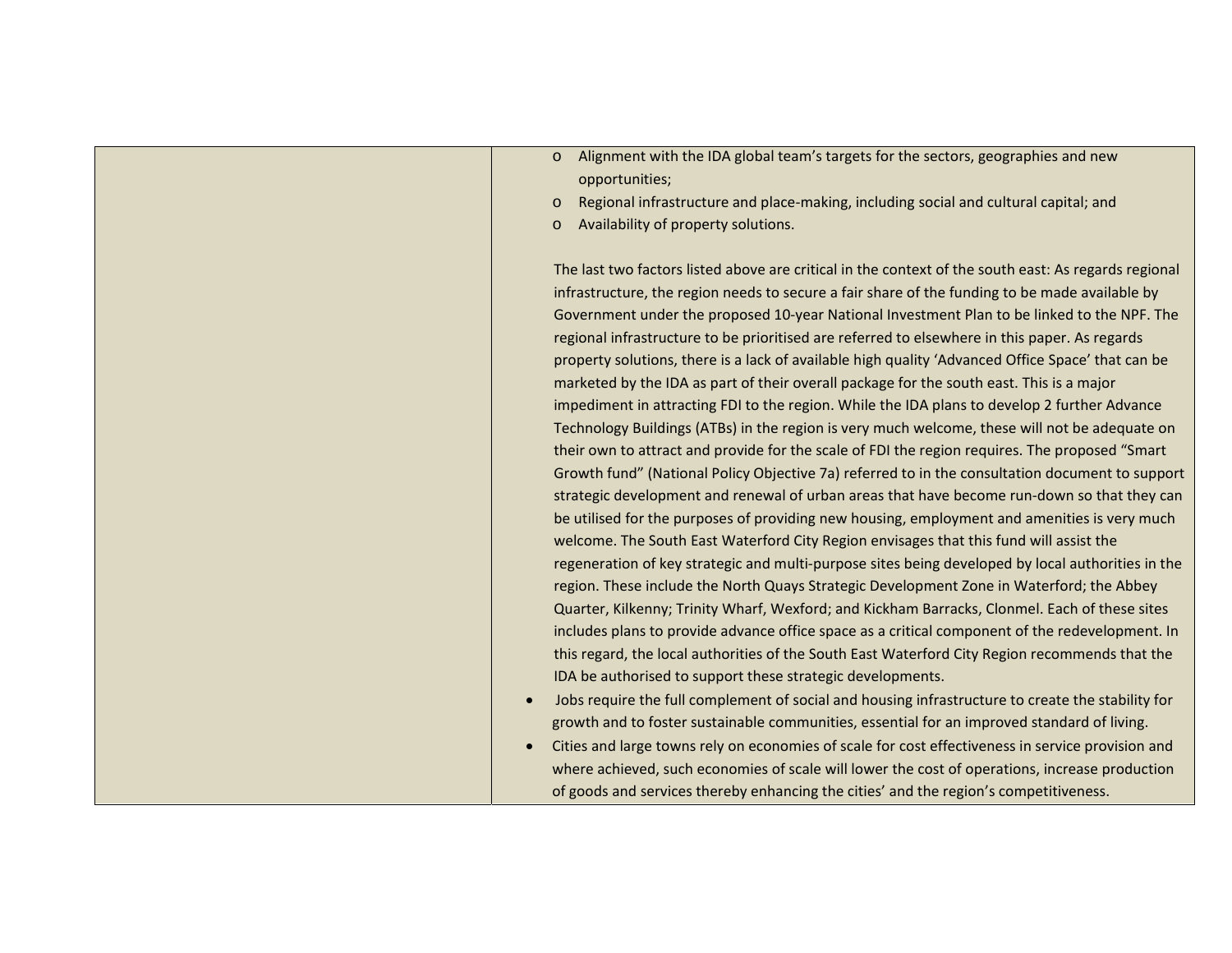|                                                                                                                                                                                                                                                       | With higher outputs comes an increased need to optimally operate and allocate infrastructure<br>and the improved utilisation information and information technology is paramount to ensuring<br>same. The use and further promotion of Smart City technology will be central to achieving this.<br>The Southern Region as a whole will have to make better use of its collective assets and will<br>$\bullet$<br>need to pool and distribute its resources in a balanced fashion to the benefit of the region as a<br>whole. It is the proposal of Kilkenny County Council that a Project Delivery group be established<br>similar to the structure currently delivering under the South East Action Plan for Jobs.<br>The purpose of the Regional group would be to provide horizontal coordination and<br>implementation of the objectives of the NPF and the RSES.<br>This Regional group should be made up of a core steering committee with sectoral expertise<br>sourced and brought in on a task or project specific basis as appropriate. This structure should |
|-------------------------------------------------------------------------------------------------------------------------------------------------------------------------------------------------------------------------------------------------------|-------------------------------------------------------------------------------------------------------------------------------------------------------------------------------------------------------------------------------------------------------------------------------------------------------------------------------------------------------------------------------------------------------------------------------------------------------------------------------------------------------------------------------------------------------------------------------------------------------------------------------------------------------------------------------------------------------------------------------------------------------------------------------------------------------------------------------------------------------------------------------------------------------------------------------------------------------------------------------------------------------------------------------------------------------------------------|
|                                                                                                                                                                                                                                                       | facilitate full Regional collaboration or bi-lateral project-based working relationships between<br>counties as appropriate. The value in developing cross-county working relationships as well as<br>Regional scale ones is important.                                                                                                                                                                                                                                                                                                                                                                                                                                                                                                                                                                                                                                                                                                                                                                                                                                 |
|                                                                                                                                                                                                                                                       | Sustainable working relationships for collaboration need to be developed over time. Such a<br>structure as proposed would require cross government departmental buy-in, together with a<br>strong policy/statutory backing which would coordinate both strategic policy development and<br>implementation across local authorities, government agencies and wider public policy levels in<br>support of the NPF.                                                                                                                                                                                                                                                                                                                                                                                                                                                                                                                                                                                                                                                        |
| 2. What are the potential barriers to achieve the<br>targeted levels of 50-60% growth in our cities and<br>what must be done to ensure that at least half of<br>that projected growth occurs within the urban<br>core on infill and brownfield sites? | The population projections seem to be based on both anticipated local growth and the influx of<br>$\bullet$<br>workers as a result of the creation of economic opportunities. The population targets therefore<br>seem to be ambitious and hence pro- active integrated strategies around job creation, housing,<br>schools etc. will need to be put in place to realise same as a do nothing scenario is not an option.<br>Should these not be achieved, the attractiveness of Ireland and the Southern Region in particular<br>as a destination both for investment and living will wane and the targets as set may not be<br>achieved.                                                                                                                                                                                                                                                                                                                                                                                                                               |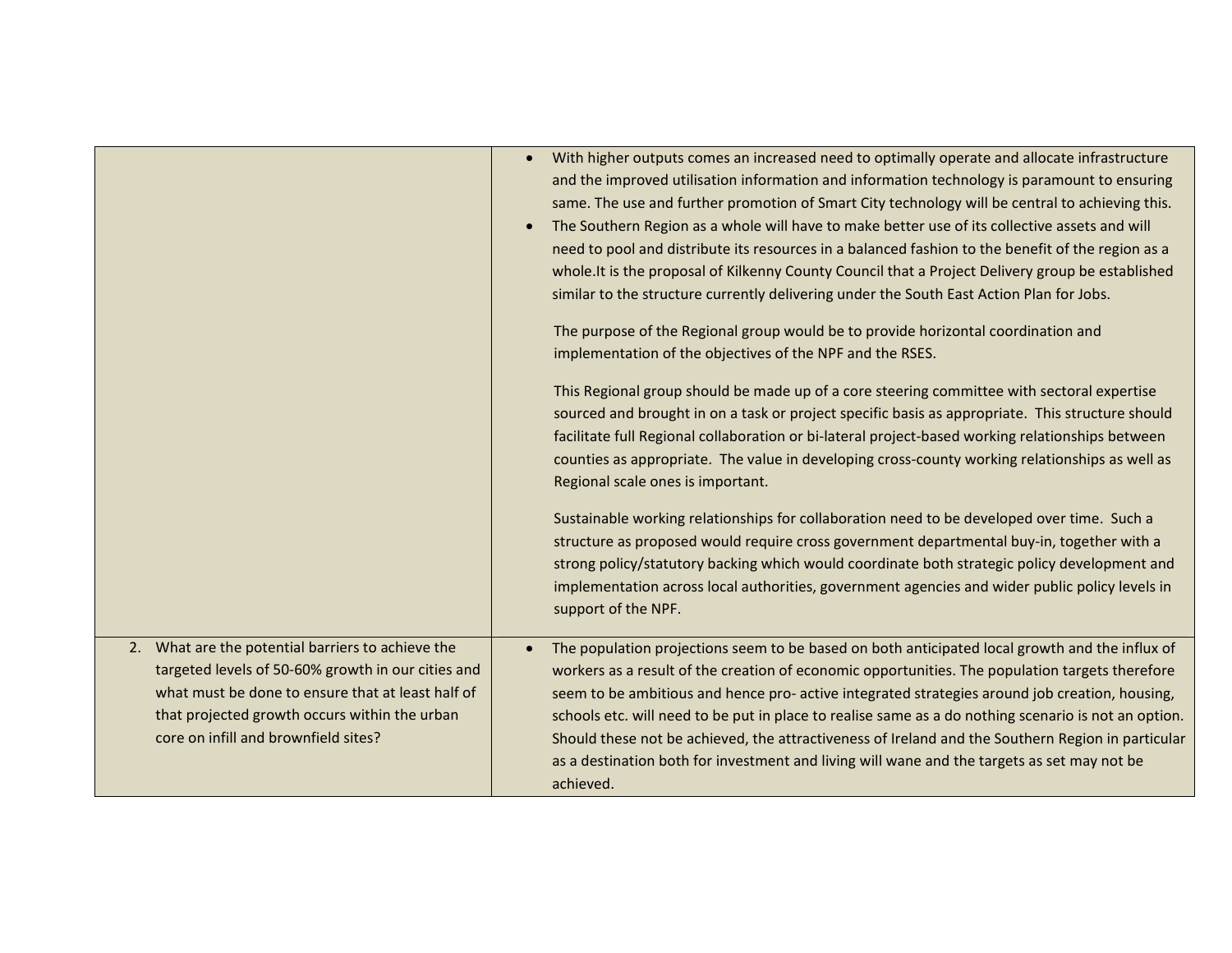|                                                                                                                                                                                                                                         | To facilitate growth an active land management approach will need to be followed which<br>identifies lands for the full complement of urban needs, puts in place strategies for the release<br>and development of these lands and ensure that the resources, both financial and otherwise are<br>allocated to the servicing of lands to unlock its potential.<br>The major obstacle to growth in the lack of infrastructure development, with the lack of pro-<br>active bulk Water and Wastewater provision being cases in point. The current reactive approach<br>places a large burden on private developers, in many cases making development unaffordable.<br>Public funds should in all cases be used for the upfront provision of infrastructure and the cost<br>should be recouped from levies on subsequent developments.<br>An active land management strategy where infrastructure provision, both physical and social, is<br>$\bullet$<br>encouraged will make central areas more attractive. The provision of such infrastructure, in<br>combination with penalties such as site value taxes and the Vacant Site Levy, will create<br>incentives for brownfields development by firstly making land more affordable and secondly<br>creating a demand for developments in central and sought after locations.                                    |
|-----------------------------------------------------------------------------------------------------------------------------------------------------------------------------------------------------------------------------------------|---------------------------------------------------------------------------------------------------------------------------------------------------------------------------------------------------------------------------------------------------------------------------------------------------------------------------------------------------------------------------------------------------------------------------------------------------------------------------------------------------------------------------------------------------------------------------------------------------------------------------------------------------------------------------------------------------------------------------------------------------------------------------------------------------------------------------------------------------------------------------------------------------------------------------------------------------------------------------------------------------------------------------------------------------------------------------------------------------------------------------------------------------------------------------------------------------------------------------------------------------------------------------------------------------------------------------------------------------------------|
| 3. What are the key transformational projects that<br>will further assist our cities and Metropolitan<br>Areas of Cork, Limerick and Waterford to grow<br>and prosper as vibrant urban communities with<br>an enhanced quality of life? | Transformational projects should focus on accessibility, energy efficiency and the utilisation of the<br>$\bullet$<br>Smart technology. Transport Infrastructure including public transport such as bus services and tram<br>services, park and ride/stride in combination with enabling mechanisms for cycling and walking<br>within cities, should be encouraged. In combination with the above, mechanisms to discourage<br>reliance on individual cars should be promoted. Cities should future proof all new infrastructure by<br>integrating potential for upgrade in the initial layouts.<br>Improve connectivity to and from the region by road, rail, bus and air, as well as enhanced<br>broadband. In particular:<br>the N24 Waterford to Limerick route be upgraded to Motorway standard, thereby linking all<br>$\circ$<br>of the Atlantic City Regions by motorway. This will also provide a critical linkage from the<br>South East Waterford City Region to the Cork-Dublin-Belfast transport corridor; the<br>Waterford-Dublin transport corridor also has the potential to act as an economic driver for<br>the region in the same way as the Dublin-Belfast transport corridor is being prioritised in the<br>draft NPF; and upgrading the N80, which forms part of the designated EuroRoute connecting<br>the South East to the Midlands. |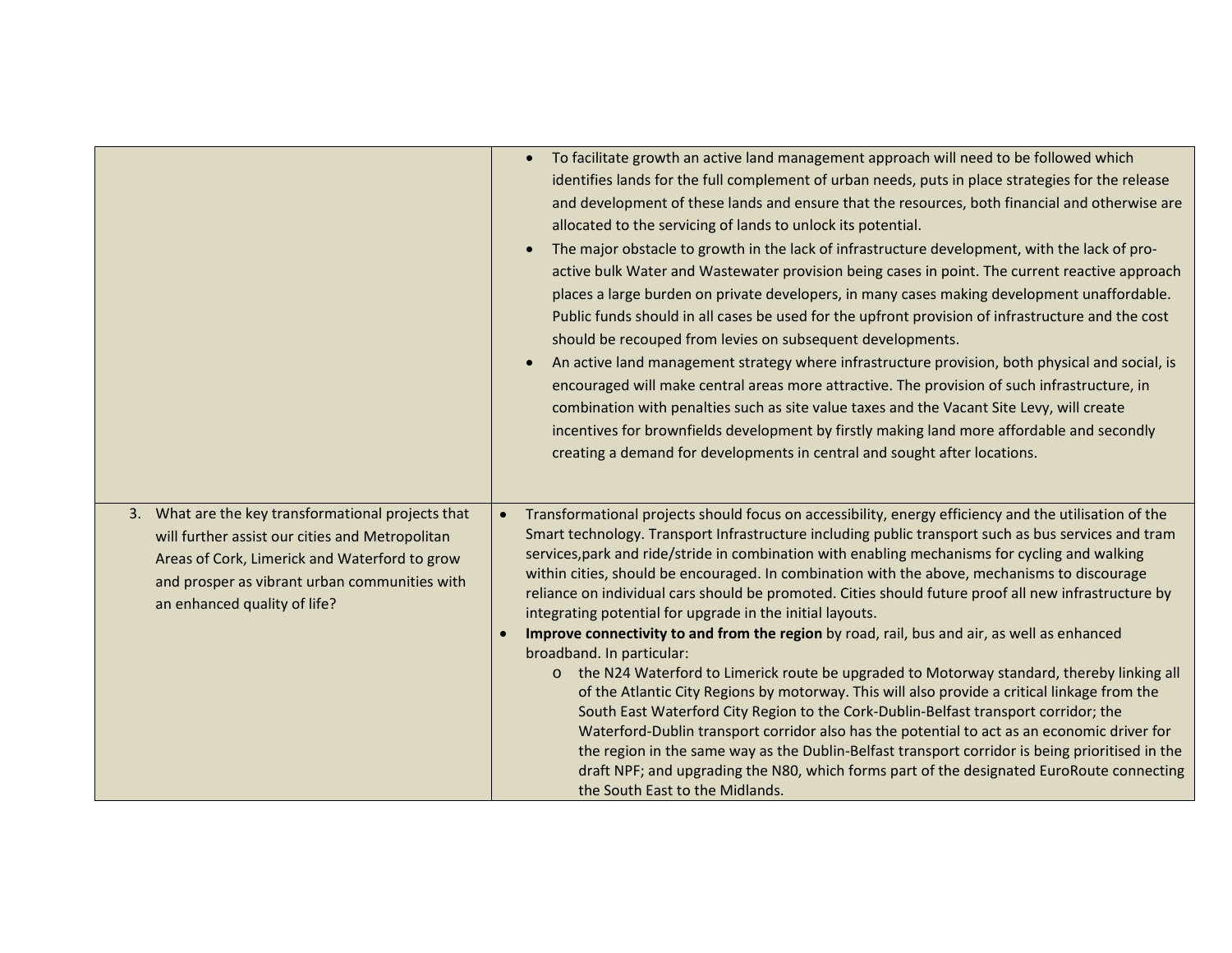|                                                                                                                                                            | Integrated scheduling of connections between all transport - rail, bus, and shipping services<br>$\circ$<br>within the region. Rail connectivity between Waterford and Dublin needs to be improved to<br>also meet the needs of Carlow and Kilkenny City, and the Rosslare to Limerick rail line needs<br>to be retained to future-proof sustainable transport for the Southern Region.<br>expedite the roll out of the National Broadband Plan to ensure that all parts of the region<br>$\circ$<br>can access high speed broadband. Broadband connectivity is not only of critical importance<br>for attracting investment, facilitating economic growth and stimulating innovation - it is fast<br>becoming a necessity of everyday life. In this regard, National Policy Objective 23, namely to<br>support and facilitate delivery of the National Broadband Plan is welcome. |
|------------------------------------------------------------------------------------------------------------------------------------------------------------|------------------------------------------------------------------------------------------------------------------------------------------------------------------------------------------------------------------------------------------------------------------------------------------------------------------------------------------------------------------------------------------------------------------------------------------------------------------------------------------------------------------------------------------------------------------------------------------------------------------------------------------------------------------------------------------------------------------------------------------------------------------------------------------------------------------------------------------------------------------------------------|
|                                                                                                                                                            | The use of sustainable energy sources should be promoted by the cities. Energy provision should be<br>diversified to allow for a multiplicity of smaller contributors, such as roof top projects that will<br>facilitate selling electricity back to the grid through Smart meters.<br>Infrastructure that links cities to each other and improve their accessibility to and from their<br>hinterlands should be promoted. This will ease cooperation on regional basis, enhance regional<br>interdependency, further enhancing economies of scale and promoting competiveness.<br>Projects should focus on the upgrading of the public realm.<br>Projects should focus on projects of architectural merit.                                                                                                                                                                        |
|                                                                                                                                                            | Kilkenny and the other counties in the region will need to secure adequate resources from the<br>National Investment Plan to help improve connectivity.                                                                                                                                                                                                                                                                                                                                                                                                                                                                                                                                                                                                                                                                                                                            |
| 4. How can Metropolitan Area Strategic Plans<br>(MASPs) effectively co-ordinate sustainable<br>development patterns and delivery of key<br>infrastructure? | The Metropolitan Area Strategic Plans (MASPs) should consider the cities' wider areas of<br>influence rather than only their administrative or political boundaries. The MASPs strive to<br>achieve integration of all functions within the city region coordination with the resultant benefits<br>of economies of scale. As such the advantages that can accrue from a cooperative approach                                                                                                                                                                                                                                                                                                                                                                                                                                                                                      |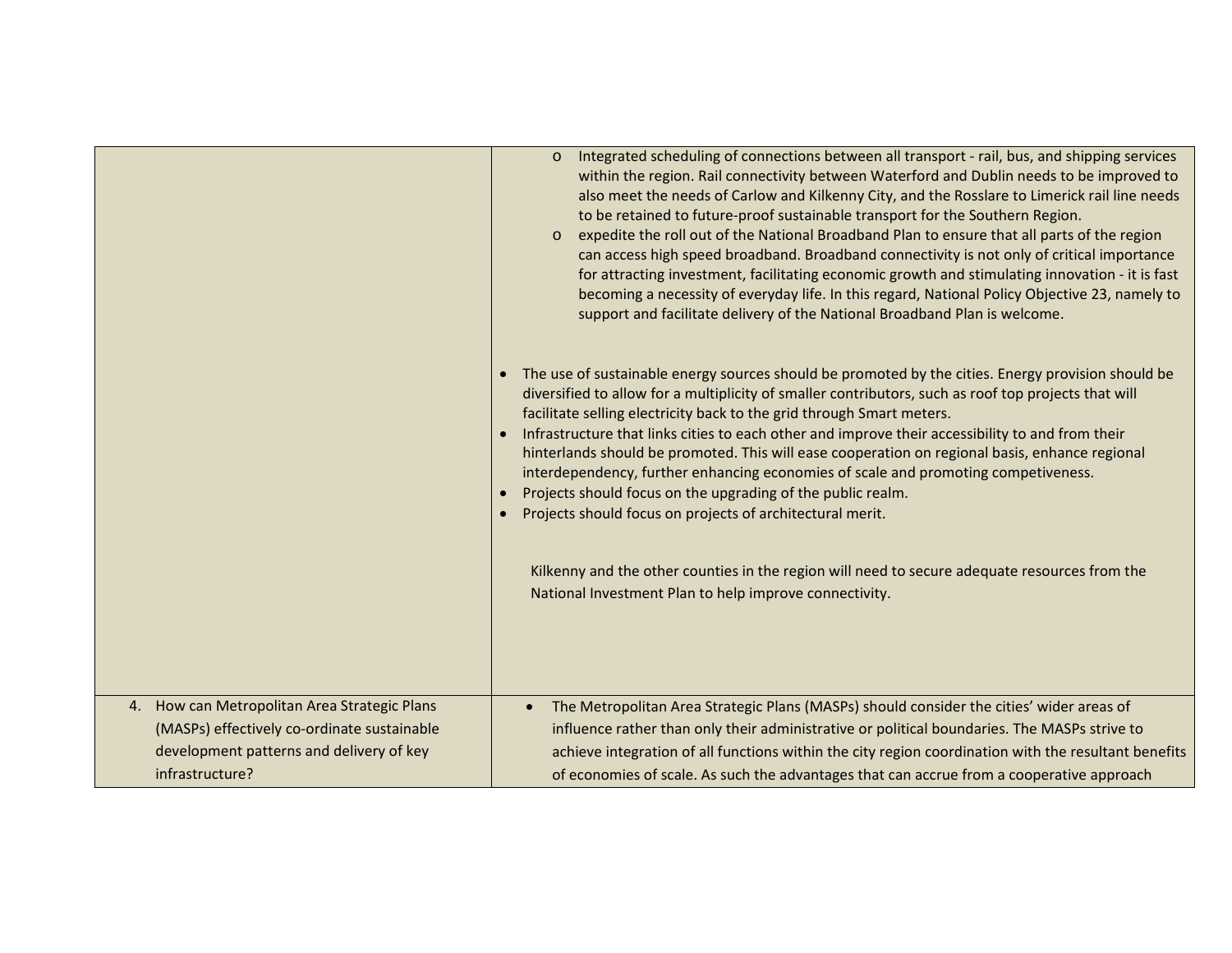|                                                                                                          | rather than individual or selfish benefit should form the basis for the MASPS. This will require<br>not only joined up thinking but also the pooling of resources.<br>In order for the MASPs to be successful, the following are required;<br>Joined up political decision making<br>Joined up retail / economic strategies<br>Joined up infrastructure planning and project implementation<br>Focus beyond the city boundaries to the hinterland and other nearby economic drivers/larger<br>centres                                                                                                                                                                                                                                                                                                                                                                                                                                                                                                                                                                                                                                                                                                                                                                                                                     |
|----------------------------------------------------------------------------------------------------------|---------------------------------------------------------------------------------------------------------------------------------------------------------------------------------------------------------------------------------------------------------------------------------------------------------------------------------------------------------------------------------------------------------------------------------------------------------------------------------------------------------------------------------------------------------------------------------------------------------------------------------------------------------------------------------------------------------------------------------------------------------------------------------------------------------------------------------------------------------------------------------------------------------------------------------------------------------------------------------------------------------------------------------------------------------------------------------------------------------------------------------------------------------------------------------------------------------------------------------------------------------------------------------------------------------------------------|
| 5. How can the City Regions assist in the economic<br>growth of the three cities in the Southern Region? | Regional development requires regional co-operation<br>A united South East Waterford City Region will be anchored by Waterford City, and supported by<br>$\bullet$<br>the City of Kilkenny, along with the urban centres of Carlow, Wexford and Clonmel.<br>The region's track record in collaboration is a strong base on which to build future initiatives<br>(e.g. the South East Action Plan for Jobs, joint regional initiatives on tourism, University for the<br>South East, Waterford Regional Airport and the Regional Greenways Office).<br>Establishment of a regional implementation group - this is imperative.<br>Practical measures are proposed here; MASP for the City of Waterford extending into its zone of<br>influence, a review of PLUTS, a joint Retail Strategy, a joint Local Area Plan, and a Service<br>Delivery Plan. It is recommended that existing legislative mechanisms and practices such as<br>Section 85 Agreements and shared service models be utilised fully to ensure cross-local authority<br>working arrangements take place with cost apportionment to be agreed.<br>local and regional co-operation is the way forward. Discussions are already underway between<br>local authorities to establish a regional office for strategic policy development and<br>implementation. |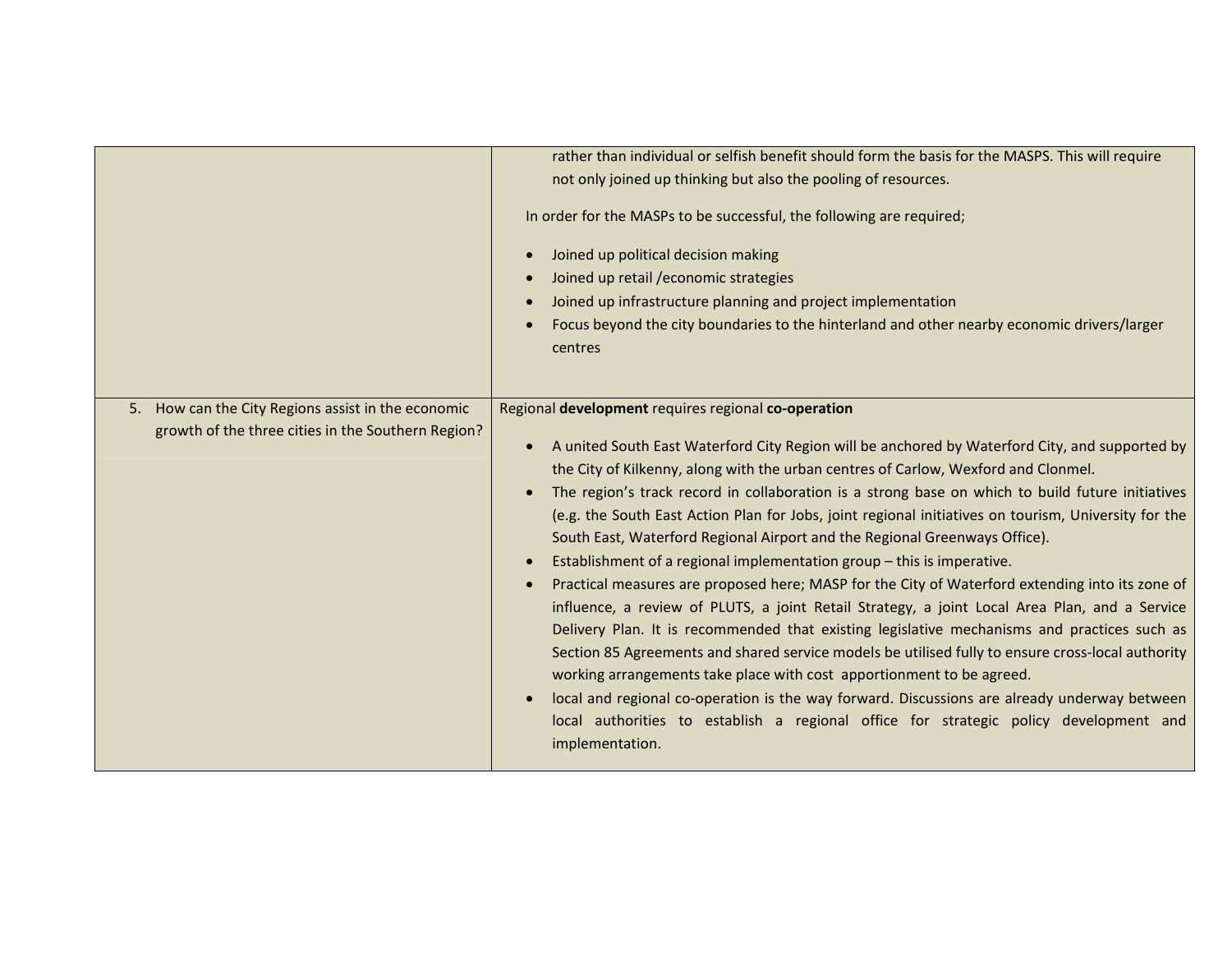|                                                                                                                                                                                                                 | Kilkenny's economic strengths and potential can propel the City Region                                                                                                                                                                                                                                                                                                                                                                                                                                                                                                                                                                                                                                                                            |
|-----------------------------------------------------------------------------------------------------------------------------------------------------------------------------------------------------------------|---------------------------------------------------------------------------------------------------------------------------------------------------------------------------------------------------------------------------------------------------------------------------------------------------------------------------------------------------------------------------------------------------------------------------------------------------------------------------------------------------------------------------------------------------------------------------------------------------------------------------------------------------------------------------------------------------------------------------------------------------|
|                                                                                                                                                                                                                 | The Belview Port area, in close proximity to Waterford, with its wealth of existing industry and<br>employment, has significant existing capacity for expansion; 190 hectares are zoned for<br>development.<br>Abbey Creative Quarter can cater for the current growth areas of financial development, design<br>and animation.<br>City Business parks also have capacity for sustainable employment growth, within a short<br>distance of new homes.<br>Kilkenny's tourism attractions continue to grow (e.g. Medieval Mile Museum), as a Hero site<br>withinIreland's Ancient East, this can be apotential game changer for Kilkenny and the South<br>East Waterford City Region, attracting further tourist revenue and boosting job creation. |
| 6. What are the potential barriers to achieve the<br>Draft NPF targeted levels of 20-25% growth for<br>larger centres (with populations in excess of<br>10,000) and how can the RSES address these<br>barriers? | There may be limited barriers in some instances. A 20 to 25 % growth rate until 2040, when<br>considering trends in recent history, may be insufficient for some larger town in that such<br>growth may not ambitious enough.                                                                                                                                                                                                                                                                                                                                                                                                                                                                                                                     |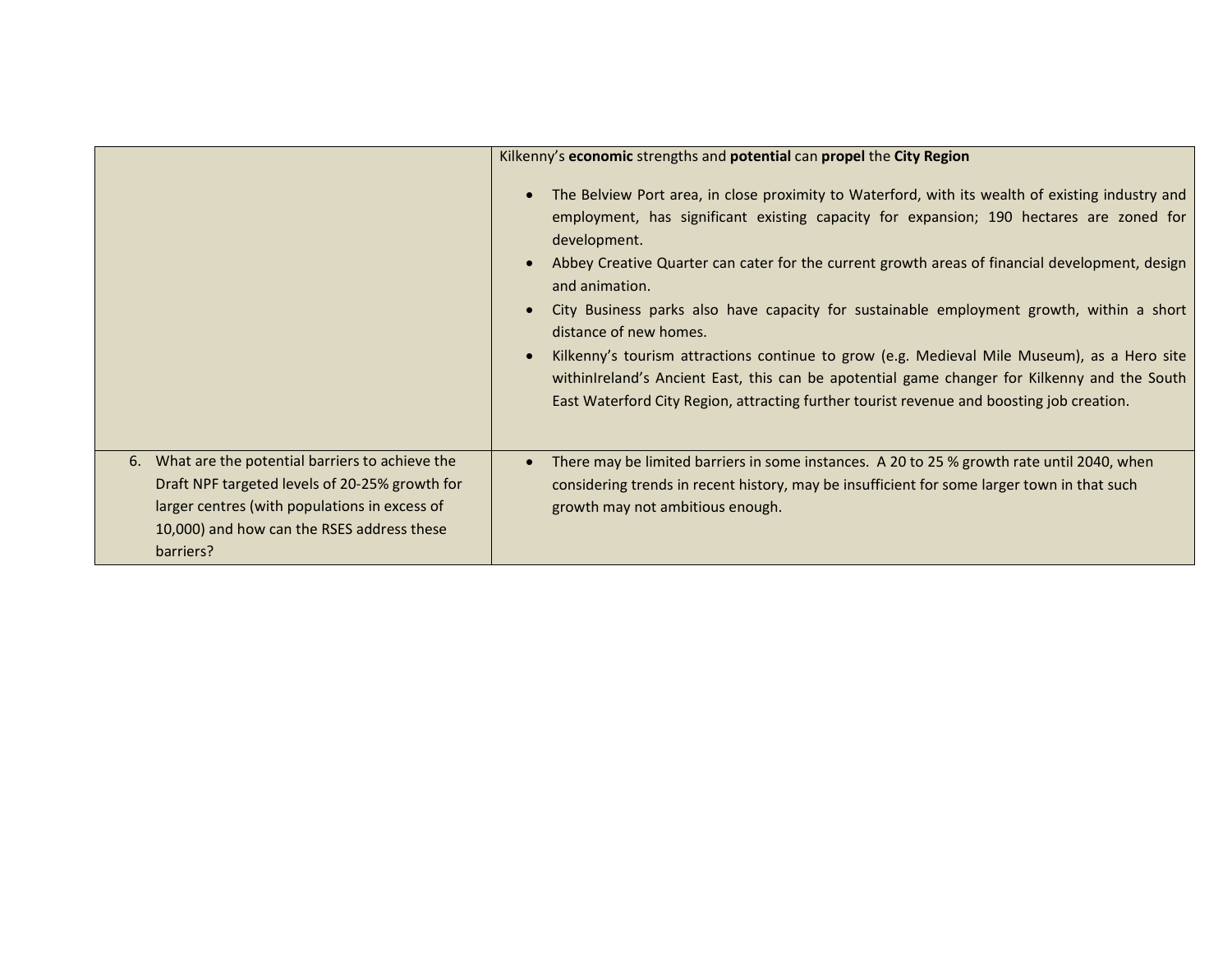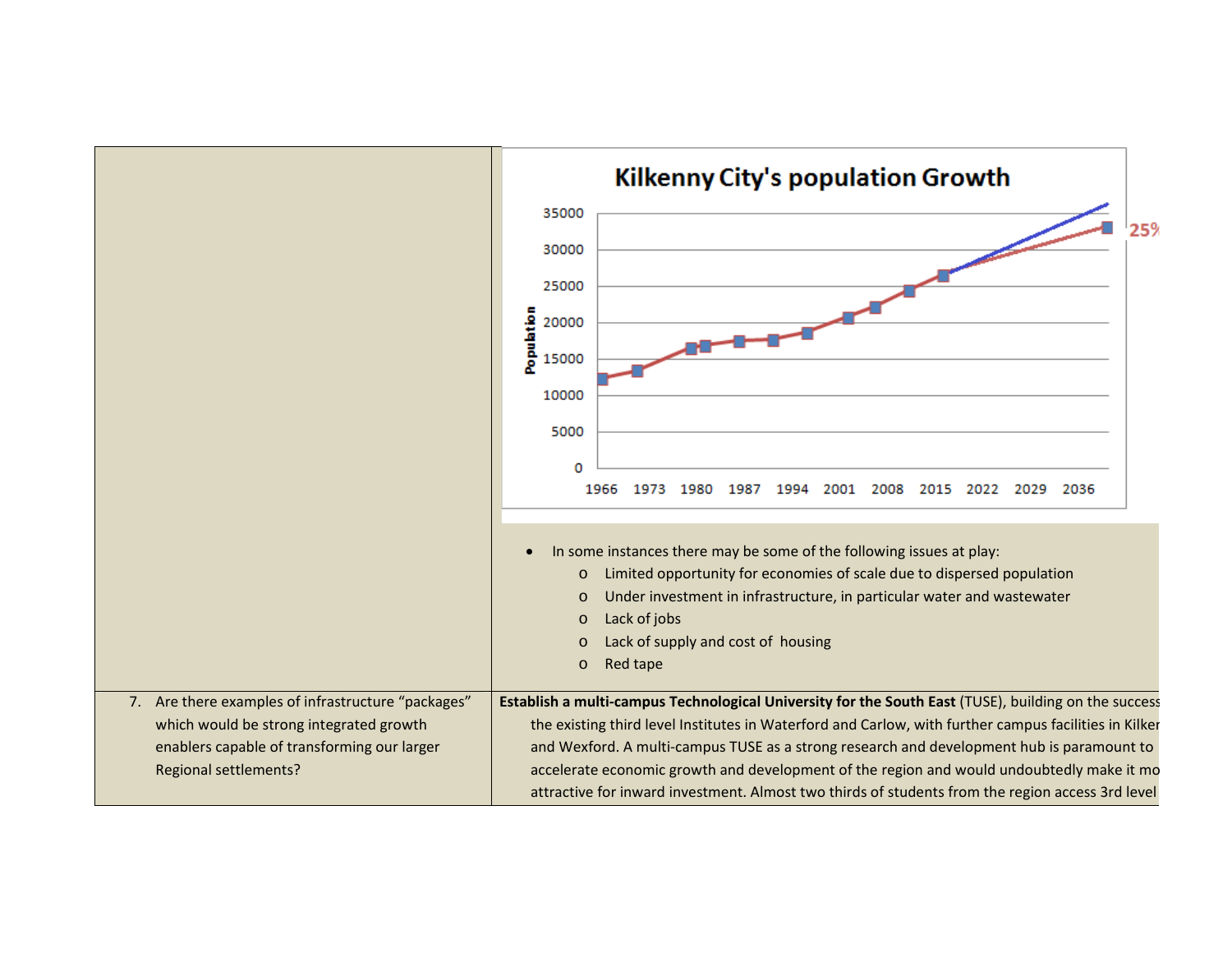education outside of the South East, with only 40% returning. This 'brain drain' is <sup>a</sup> major contributory factor in 2 major challenges faced by the region:

- 1. the continual challenge of <sup>a</sup> shortage of skilled workers faced by employers across all of the key sectors, including Pharma/Med-Tech, Engineering and Financial Services; and
- 2. the very low number of HPSU businesses. While there are some great entrepreneurial case studies (e.g. Eirgen; NearForm; FeedHenry) the region simply does not have enough of these. One of the main reasons for this is that <sup>a</sup> large cohort of the entrepreneurial pool in the region – the people with the 'get up and go' are leaving and not returning.

The South East Waterford City Region firmly believes that the above challenges can only be effectively redressed by delivering upon the commitment for the TUSE. This is all the more critical in light of the projected demand for third level provision in the years ahead (as outlined in section 2.) Furthermore, National Policy Objective 32, which includes as an objective the expansion and consolidation of third level facilities that will contribute to regional development is welcome. Kilkenny City is well placed to provide <sup>a</sup> campus facility for the expanded TUSE, in particular within the redeveloped Abbey Quarter.

- 0 integrated scheduling of connections between all transport ‐ rail, bus, and shipping services within the region. Rail connectivity between Waterford and Dublin needs to be improved to also meet the needs of Carlow and Kilkenny City, and the Rosslare to Limerick rail line needs to be retained to future‐proof sustainable transport for the Southern Region.
- O • Broadband rollout (both urban and rural) is probably the most urgent growth enabling infrastructure package that can be rolled out. The objective should be to expedite the roll out of the National Broadband Plan to ensure that all parts of the region can access high speed broadband. Broadband connectivity is not only of critical importance for attracting investment, facilitating economic growth and stimulating innovation ‐ it is fast becoming <sup>a</sup> necessity of everyday life. In this regard, National Policy Objective 23, namely to support and facilitate delivery of the National Broadband Plan is welcome.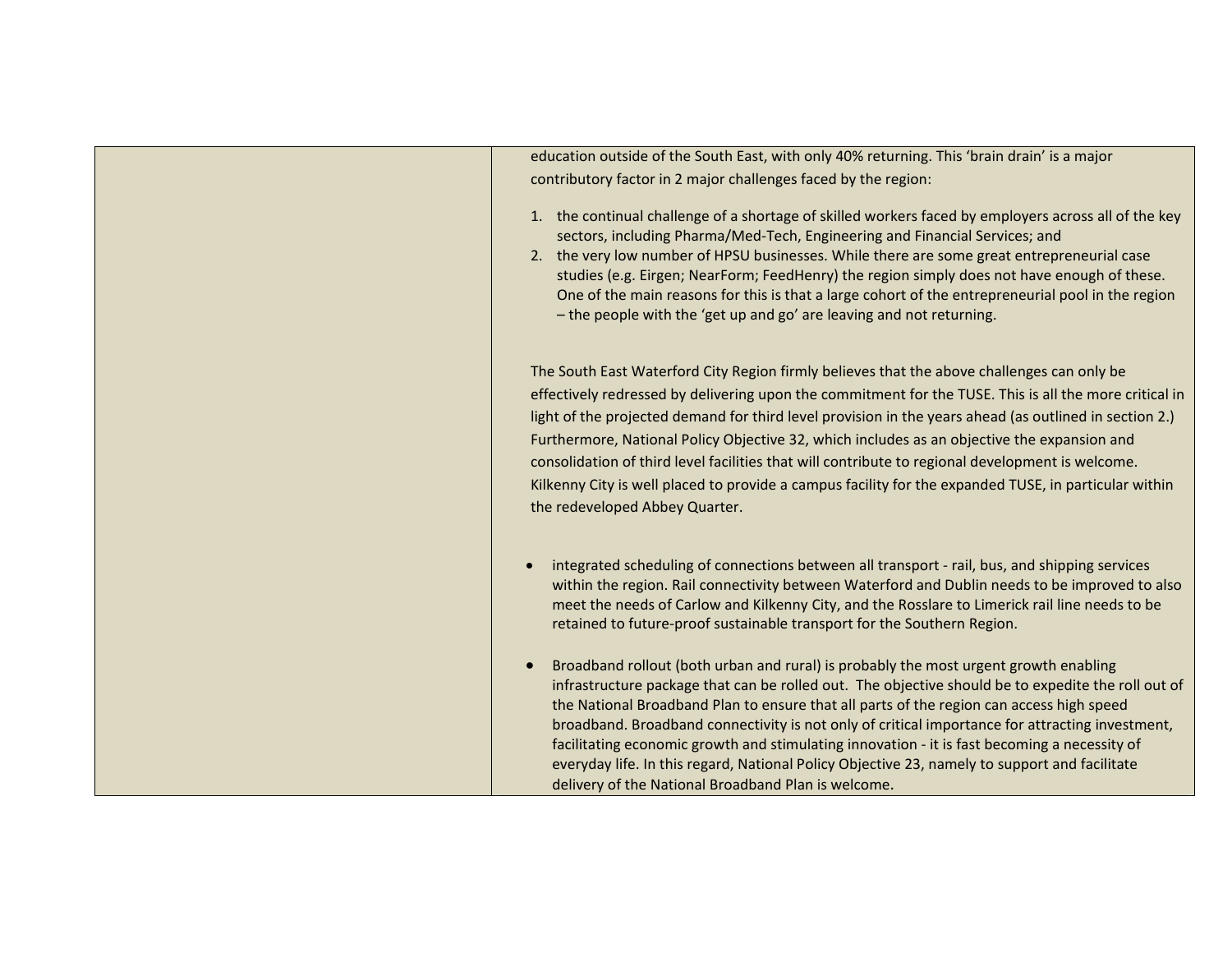|                                                                                                                                                                                                               | Create knowledge based centres of excellence through encouraging co-location of certain<br>industries.                                                                                                                                                                                                                                                                                                                                                                                                                                                                                                                                                                                                                                     |
|---------------------------------------------------------------------------------------------------------------------------------------------------------------------------------------------------------------|--------------------------------------------------------------------------------------------------------------------------------------------------------------------------------------------------------------------------------------------------------------------------------------------------------------------------------------------------------------------------------------------------------------------------------------------------------------------------------------------------------------------------------------------------------------------------------------------------------------------------------------------------------------------------------------------------------------------------------------------|
| How can the RSES assist the work of Local<br>8.<br>Authorities and other stakeholders in<br>incentivising urban centre renewal and achieving<br>targets for 30% of new housing on<br>infill/brownfield sites? | Coordinate investment in infrastructure in these areas<br>$\bullet$<br>Promote Co- location of industries (clustering)<br>Densification strategies (focus on underutilised lands thorough active land management<br>Limit sprawl in the larger centres (identify critical size of town wherafter certain limitations will<br>start to apply.)<br>The planning system should deliver well designed streetscapes and compact housing with pocket<br>parks, children play areas, good connectivity, safe walkways & cycle lanes, public transport, park<br>& ride facilities.<br>Housing units should be designed to be family friendly.<br>$\bullet$<br>The public realm should be designed for children.                                    |
| 9. How can the RSES support the development of<br>high quality and socially inclusive urban<br>communities which can become locations of<br>choice to live, work, visit and invest in?                        | Make cities more attractive- focus on design, urban renewal through incentives<br>$\bullet$<br>Good planning applied to street & housing design. Good connectivity that encourages active<br>transport and use of public transport. Provision of amenities, services and access to transport<br>infrastructure within 10-15 minutes walking distance. Support for local culture, protection of<br>local history and archaeology.<br>Ensure that services for housing are delivered upfront or in tandem with housing.<br>$\bullet$<br>Focus on recreation (becoming bigger issue as people have more time)<br>$\bullet$<br>Provide a wide range of services including engineering, social, sport and recreation.<br>Active land management |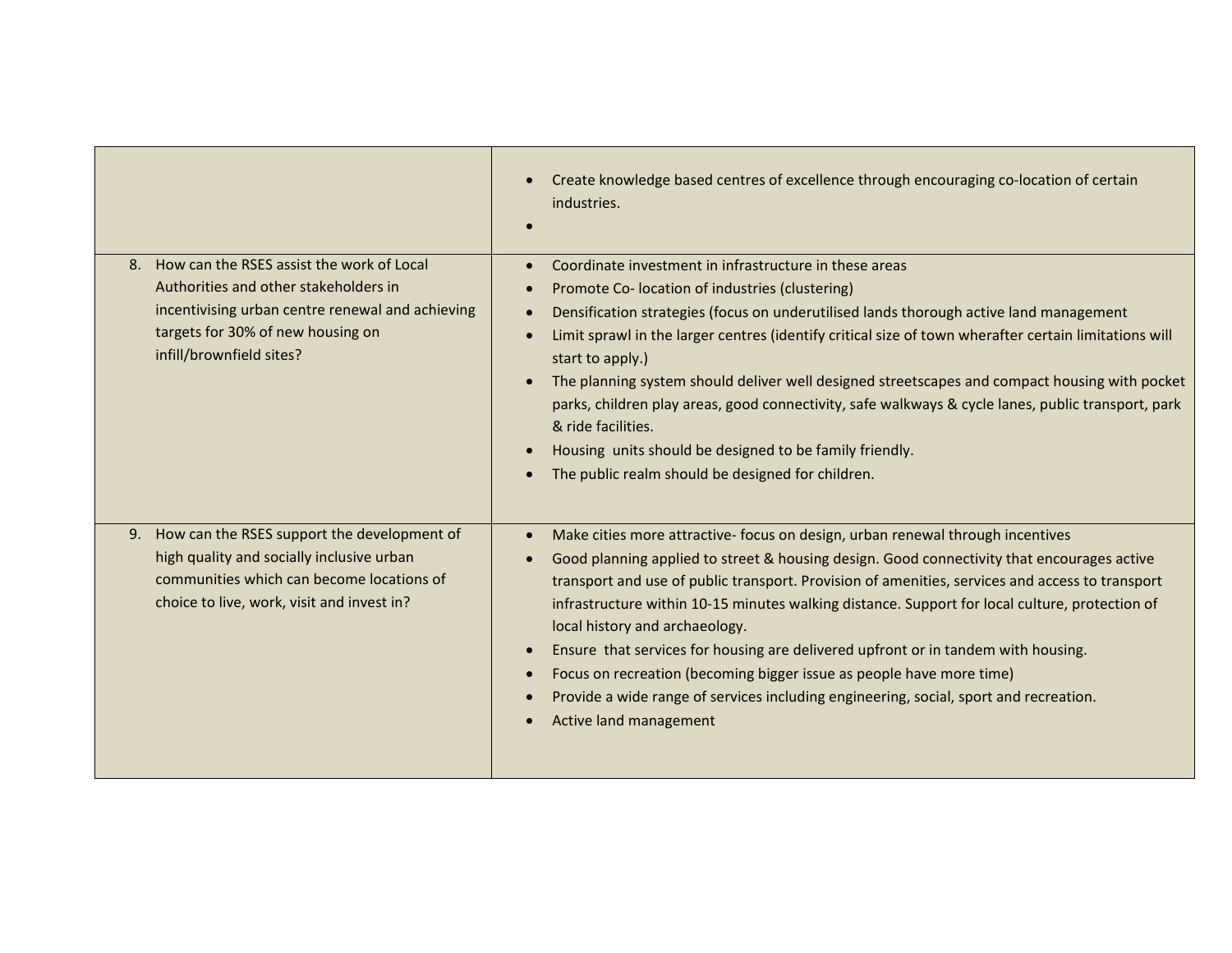| 10. What are the key challenges and barriers to the<br>achievement of sustainable economic and<br>population growth for towns less than 10,000<br>population and rural areas? | Easy accessibility to rural housing which reduces potential for villages.<br>$\bullet$<br>Creation of sustainable local good jobs based around local resources.<br>$\bullet$<br>More prescription proactive approach to land management is required from the local<br>$\bullet$<br>authorities.<br>Inadequate level of Water/Wastewater Infrastructure in many towns<br>$\bullet$<br>Historical development patterns<br>$\bullet$<br>Begging bowl attitude from rural areas.<br>$\bullet$<br>Perceptions                                                                                                                 |
|-------------------------------------------------------------------------------------------------------------------------------------------------------------------------------|--------------------------------------------------------------------------------------------------------------------------------------------------------------------------------------------------------------------------------------------------------------------------------------------------------------------------------------------------------------------------------------------------------------------------------------------------------------------------------------------------------------------------------------------------------------------------------------------------------------------------|
| 11. How should we define the hinterlands or<br>functional areas of towns with populations of less<br>than 10,000 people?                                                      | Reach of retail/Reach of services - schools/shops/hospitals<br>$\bullet$<br>How services are being delivered is changing and will change with changing technology and the<br>$\bullet$<br>quest for evermore efficiencies e.g. banking, shopping, health, central andlocal government<br>services. Below 10,000 population there are which Act as urban settlements and should not be<br>considered rural in a planning context. The CSO definition of 1,500 is a good fit for urban in the<br>Irish settlement context.<br>Political boundaries could be used e. g. Municipal District boundaries, Electoral Divisions, |
| 12. What are the most suitable criteria for<br>determining the range of services which would be<br>necessary for towns of between 1,500 and 10,000<br>people?                 | The range of services should be determined by its population and its role in the settlement<br>$\bullet$<br>hierarchy. Cognisance must also be taken of role envisaged in future it's potential role in the<br>hierarchy in the future, e. g. Middleton on the rail line identified as growth centre.<br>Connectivity<br>$\bullet$                                                                                                                                                                                                                                                                                       |
| 13. What is the most appropriate form and density of<br>residential development in these existing towns?                                                                      | Form and density should be based around the scale and character of the area and be a design<br>$\bullet$<br>led process. Density is not a one size fits all tool.<br>The form and density needs to reflect the needs of people who will live there.                                                                                                                                                                                                                                                                                                                                                                      |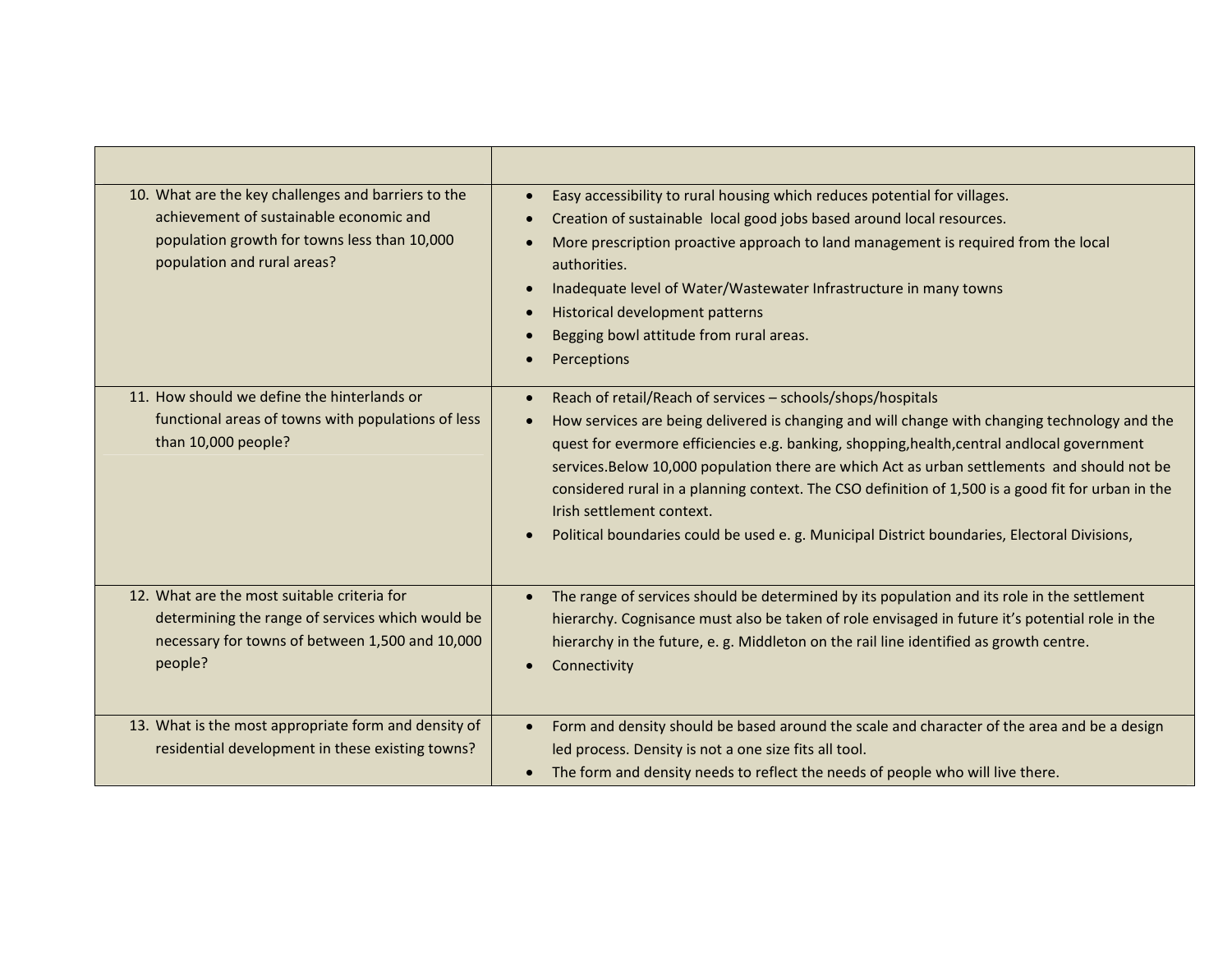|                                                                                                                                                                                                                                                                                                                                                                                                       | The form must be of high quality and must be appropriately serviced.                                                                                                                                                                                                                                                                                                                                                                                                                                                                                                                                                                                                                                                                                                                                |
|-------------------------------------------------------------------------------------------------------------------------------------------------------------------------------------------------------------------------------------------------------------------------------------------------------------------------------------------------------------------------------------------------------|-----------------------------------------------------------------------------------------------------------------------------------------------------------------------------------------------------------------------------------------------------------------------------------------------------------------------------------------------------------------------------------------------------------------------------------------------------------------------------------------------------------------------------------------------------------------------------------------------------------------------------------------------------------------------------------------------------------------------------------------------------------------------------------------------------|
| 14. What are the key infrastructure priorities<br>(physical and social) to address to achieve<br>tangible population and employment growth in<br>rural areas, in particular to assist vibrant<br>regenerated town and village centres which are<br>competitive and attractive locations of choice for<br>living and working?                                                                          | Water and Wastewater<br>Easy Access to Schools/3rd level<br>Easy access to appropriate level health care.<br>$\bullet$<br><b>Broadband</b><br>Proximity to amenities such amenity and recreation facilities for all age groups.                                                                                                                                                                                                                                                                                                                                                                                                                                                                                                                                                                     |
| 15. How can the RSES support growth and diversity in<br>rural economic sectors which are successfully<br>embedded in our region, particularly agriculture,<br>marine, forestry, tourism, energy and the green<br>economy? What are the examples of other<br>emerging sectors that will further drive the rural<br>economy and what are infrastructure<br>requirements that will assist their success? | Promote sustainable agriculture production and while facilitating general(main stream)<br>$\bullet$<br>agriculture production also identify niche sectors in food production and added value that are<br>suitable to the assets of the region.<br>Development of a renewable energy policy for the region based on wind, wave, and bio energy.<br>Developing a circular economy approach to all sectors of activity. This could be a unique selling<br>$\bullet$<br>point for the region.<br>Tourism can be developed in line with the National strategy outlined through Failte Ireland. The<br>region can benefit from two marketing drives in the Wild Atlantic Way and Ireland's Ancient<br>East.<br>The delivery of a fast broadband service is a short timeframe is a necessity.<br>$\bullet$ |
| 16. How can the RSES strengthen protection of the<br>rural environment and rural resources in tandem<br>with objectives for sustainable growth in the rural<br>population and employment?                                                                                                                                                                                                             | Ensure that plans and programmes comply with Strategic Environmental Assessment and<br>Appropriate Assessment.<br>Pursue policy of centralisation of communal infrastructure<br>- currently too many small settlements that are not viable<br>Focus on service provision and increasing their reach<br>$\bullet$<br>Ensure that operational practices in agriculture, forestry, fishing, and other industrial<br>$\bullet$<br>productions follow the principles of sustainable development (circular economy).                                                                                                                                                                                                                                                                                      |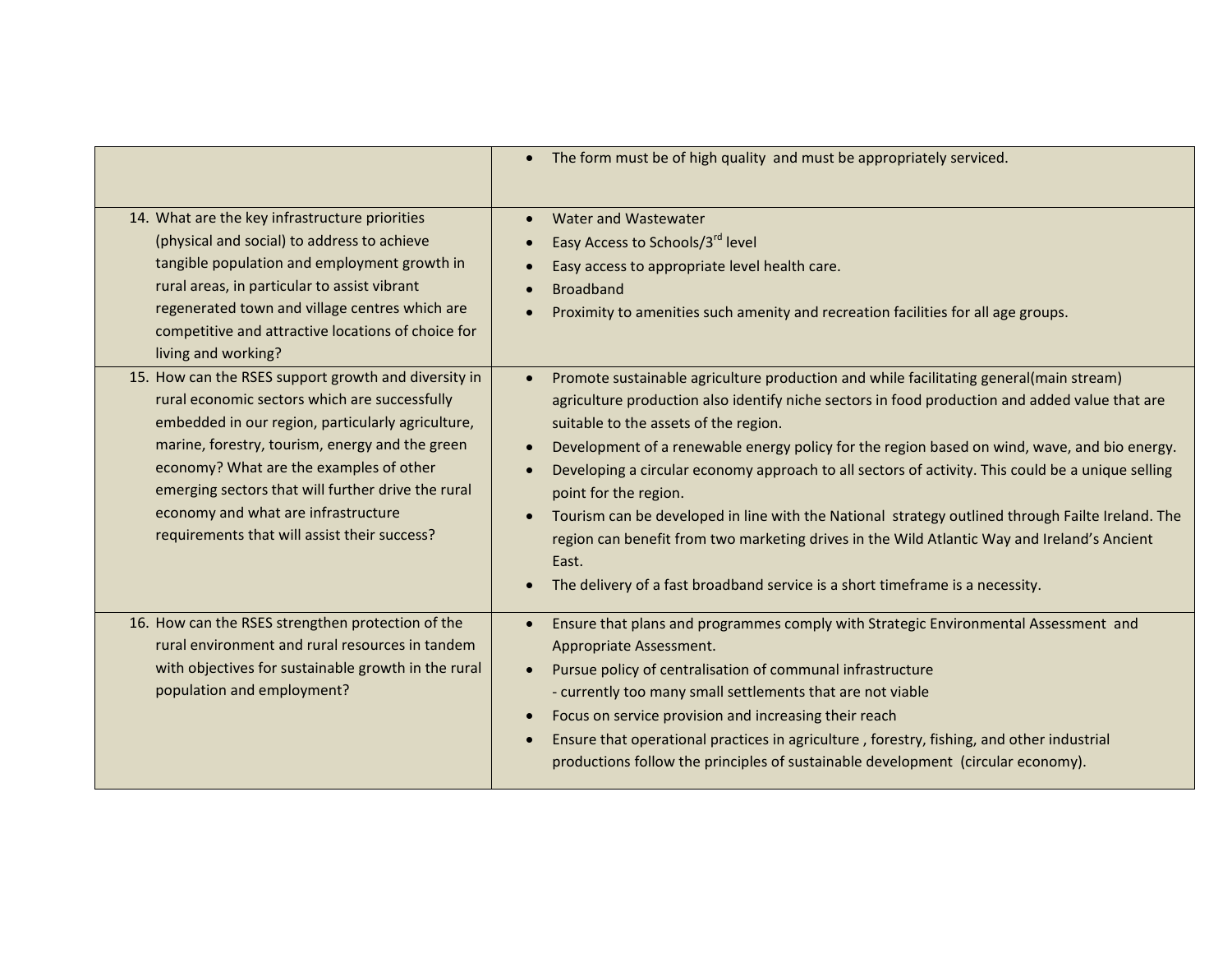| 17. Population and economic growth within our<br>region will require inward migration. What are<br>the key priorities at a regional level for service<br>and infrastructure provision that will make the<br>region a high quality and competitive location by<br>choice to attract and retain people from a variety<br>of cultural backgrounds to live and work here? | 3rd level educational facilities<br>$\bullet$<br><b>Good health facilities</b><br>$\bullet$<br>Good intra-and inter-regional connectivity particularly in the quality of public transport.<br>Good international connectivity<br>Equality of access to services<br>$\bullet$                                   |
|-----------------------------------------------------------------------------------------------------------------------------------------------------------------------------------------------------------------------------------------------------------------------------------------------------------------------------------------------------------------------|----------------------------------------------------------------------------------------------------------------------------------------------------------------------------------------------------------------------------------------------------------------------------------------------------------------|
| 18. Noting the Draft NPF targets for the Southern<br>Region, what are the key challenges to achieving<br>175,000-190,000 new housing units in the region<br>by the year 2040?                                                                                                                                                                                         | Availability of sufficiently well located land.<br>$\bullet$<br>Sufficient level of services for the available land.<br>Capacity of Building industry to deliveracross the region.<br>Job creation to drive house growth<br>$\bullet$<br>Functioning housing market is required<br>$\bullet$                   |
| 19. In strengthening the evidence base to determine<br>future housing needs, what are the key regional<br>level issues the RSES should address to support<br>the delivery of quality homes for diverse and<br>socially inclusive communities, adhering to the<br>goals of creating compact, sustainable places?                                                       | The areas targeted for housing provision across the region need to have appropriate level local<br>$\bullet$<br>area plans, masterplanningor SDZ approach to ensure the delivery of socially inclusive<br>communities<br>High quality design in the planning process is required for high quality environment. |
| 20. What are the key supporting infrastructures that<br>will ensure the supply of strategic housing<br>locations to succeed in attracting residents and<br>workers to our region?                                                                                                                                                                                     | Social educational, Recreational and engineering,<br>$\bullet$<br><b>Broadband</b><br>Release land for construction<br>$\bullet$<br><b>Bulk water/Wastewater</b><br>Bulk transport infrastructure                                                                                                              |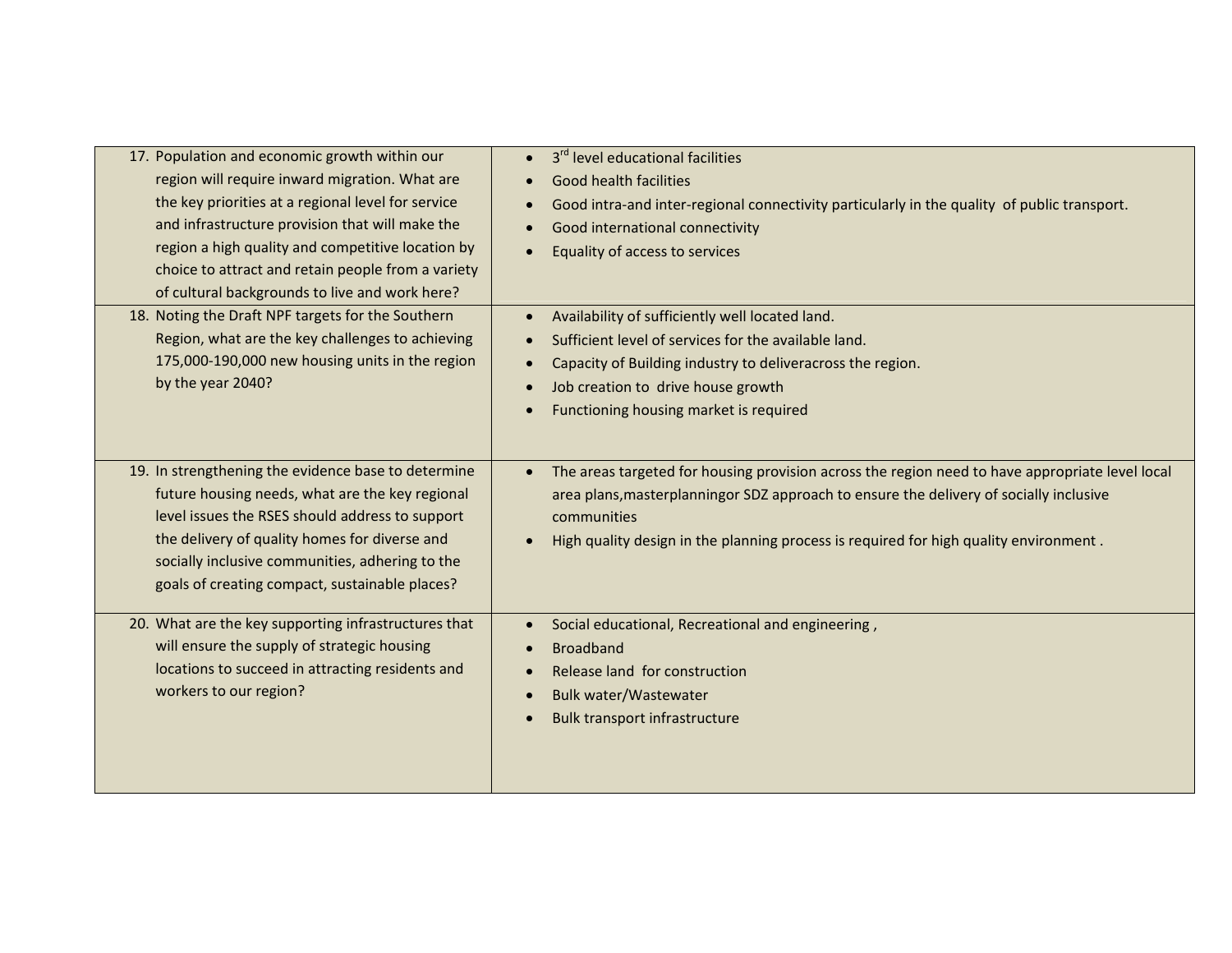| 21. What are the barriers to achieving 220,000  | The population and jobs targets for the underperforming South East Strategic Planning Area need to be     |
|-------------------------------------------------|-----------------------------------------------------------------------------------------------------------|
|                                                 | sufficiently ambitious to support the corresponding economic development required to help close the       |
| additional jobs in our region by the year 2040? | gap that exists between it and the stronger Planning Areas in the region. For example, according to the   |
|                                                 | latest CSO National Household Quarterly Survey (NQHS) for Q2 2017, the South East has the second          |
|                                                 | highest unemployment rate in the country at 8.3%, which is c2% higher than the national average.          |
|                                                 | Kilkenny County Council considers that a major contributory factor in this underperformance is the fact   |
|                                                 |                                                                                                           |
|                                                 | that the South East is not securing a proportionate share of Foreign Direct Investment (FDI). The IDA     |
|                                                 | target to increase the number of IDA investments in the South East by 30-40% by the end of 2019           |
|                                                 | (compared to the 2010-2014 period) is the same target provided for in all of the NUTS III regions outside |
|                                                 | of Dublin. This target therefore will not be sufficient to close the gap in FDI employment between the    |
|                                                 | South East and the rest of the country. The RSES needs to provide greater ambition for the                |
|                                                 | underperforming South East SPA to help it realise its full potential. The strategic plans of enterprise   |
|                                                 | agencies such as the IDA in turn need to reflect and align with this.                                     |
|                                                 | The IDA strategic plan (2015-2019) states that to win investments in the future "will require greater co- |
|                                                 | operation, collaboration and integration to develop and present the strongest possible proposition" for   |
|                                                 | regions. The 5 local authorities in the South East region have acknowledged this and are collaborating    |
|                                                 | and resourcing the development of a new branding and marketing strategy, which will act as a 'call to     |
|                                                 | action' to unify the region to work together to attract more: entrepreneurs; talented people; visitors;   |
|                                                 | and in particular - inward investment to the South East.                                                  |
|                                                 | The South East will need to secure adequate funding under the proposed 10-year National Investment        |
|                                                 | Plan towards critical infrastructure (e.g. to improve connectivity) that will in turn help improve the    |
|                                                 | attractiveness of the SPA and maximise its full economic potential, that will in turn help the Southern   |
|                                                 | region provide a serious counter balance to Dublin and the Eastern Region.                                |
|                                                 |                                                                                                           |
|                                                 | There is a lack of high quality 'Advanced Office Space' that can be marketed by the IDA as part of their  |
|                                                 | overall package for the South East. This is a major impediment in attracting FDI to the region. While the |
|                                                 | IDA plans to develop 2 further Advance Technology Buildings (ATBs) in the region are very much            |
|                                                 | welcomed, these will not be adequate on their own to attract and provide for the scale of FDI the region  |
|                                                 |                                                                                                           |
|                                                 | requires. Kilkenny County Council welcomes the "Smart Growth fund" proposed in the Draft National         |
|                                                 | Planning Framework, especially if it can be utilised for the purposes of supporting the provision of      |
|                                                 | advance office space, services (e.g. water, broadband, etc.) and public realm on these strategic sites.   |
|                                                 |                                                                                                           |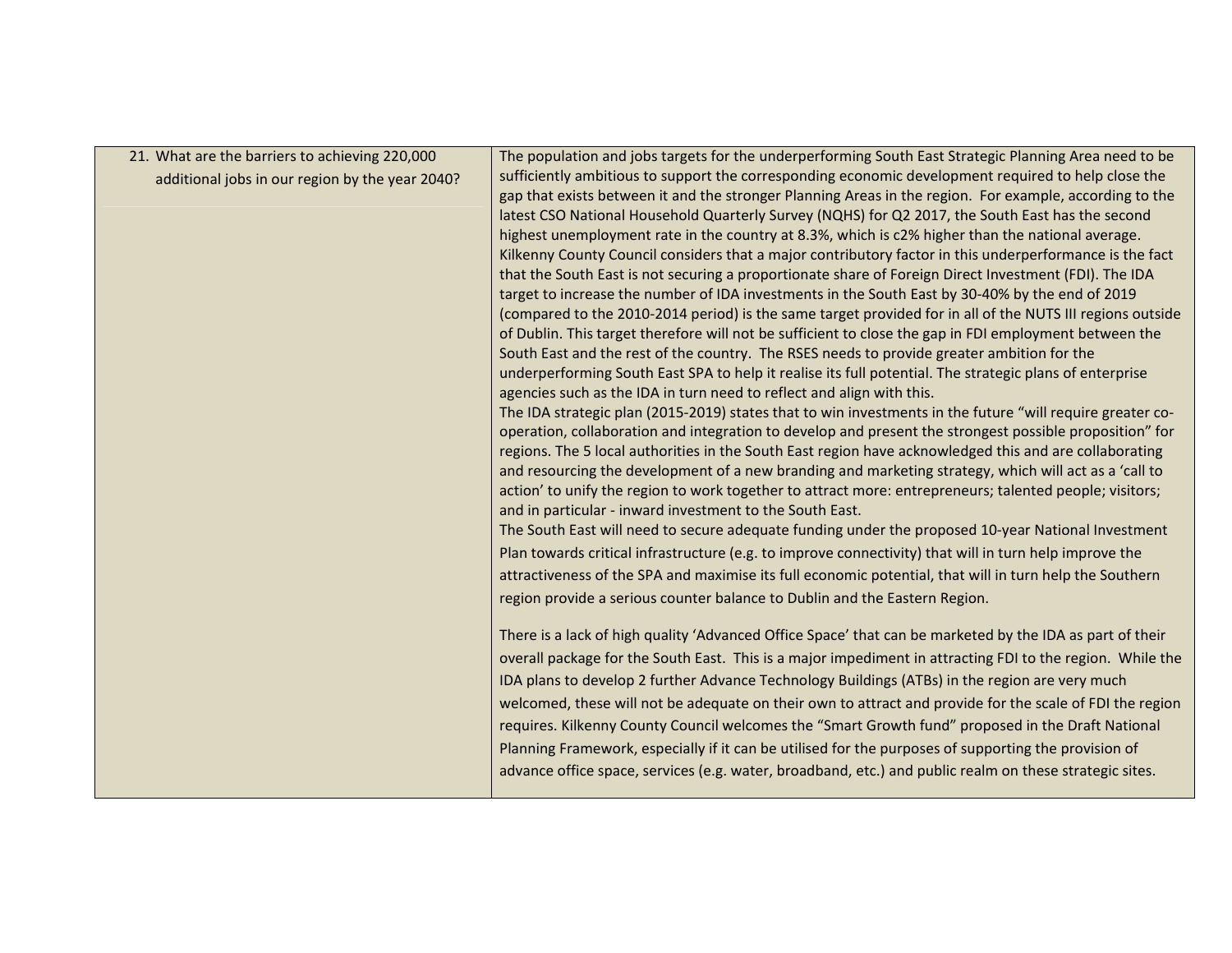|                                                     | Investment in critical infrastructure, including fibre broadband, and renewable energy, will be required.                                                                                                                        |
|-----------------------------------------------------|----------------------------------------------------------------------------------------------------------------------------------------------------------------------------------------------------------------------------------|
|                                                     | The successful development of the South East Waterford City Region will be facilitated by the delivery of<br>the Technological University of the South East (TUSE), with Kilkenny as a base for one of the campus<br>facilities. |
| 22. What are the existing strengths of the region's | Kilkenny is a highly productive agricultural part of Ireland and is the home of Glanbia's global HQ. It has                                                                                                                      |
| economy, particularly the specialisms that          | substantial resources in dairying cattle and cereal production. Both farmers and agri-businesses have                                                                                                                            |
| distinguish the region nationally and               | invested significant amounts of money in recent years and are well positioned to increase both food                                                                                                                              |
| internationally as an economic location?            | production and innovation in the agri-tech sector.                                                                                                                                                                               |
|                                                     | The Belview Port area, in close proximity to Waterford, has significant capacity for expansion, to propel                                                                                                                        |
|                                                     | the growth of the South East Waterford City Region. Glanbia's recent investment of €150m in an                                                                                                                                   |
|                                                     | ingredients production plant has identified the area as a food production zone of international scale.                                                                                                                           |
|                                                     | Kilkenny's quality of life attributes continues to attract major financial services and there is scope for                                                                                                                       |
|                                                     | growth here. The Abbey Quarter is an ideal location to cater for expansion in these areas.                                                                                                                                       |
|                                                     | Kilkenny has a well established history and reputation as a creative cultural centre and this has been                                                                                                                           |
|                                                     | reinforced with the establishment of the national headquarters of the Design and Craft Council of Ireland                                                                                                                        |
|                                                     | in the City along with plans to develop a design and craft and innovation centre.                                                                                                                                                |
|                                                     | The success of Kilkenny-based animation studio Cartoon Saloon on the world stage, together with its                                                                                                                              |
|                                                     | plans to expand in international partnership to establish Lighthouse Studios, has placed Kilkenny on the                                                                                                                         |
|                                                     | cusp of significant development as a European and international centre of animation.                                                                                                                                             |
|                                                     | The success of TSSG (Telecommunications Software & Systems Group), which was formed as part of the                                                                                                                               |
|                                                     | Waterford Institute of Technology in 1996, and has a research and innovation centre at St. Kierans                                                                                                                               |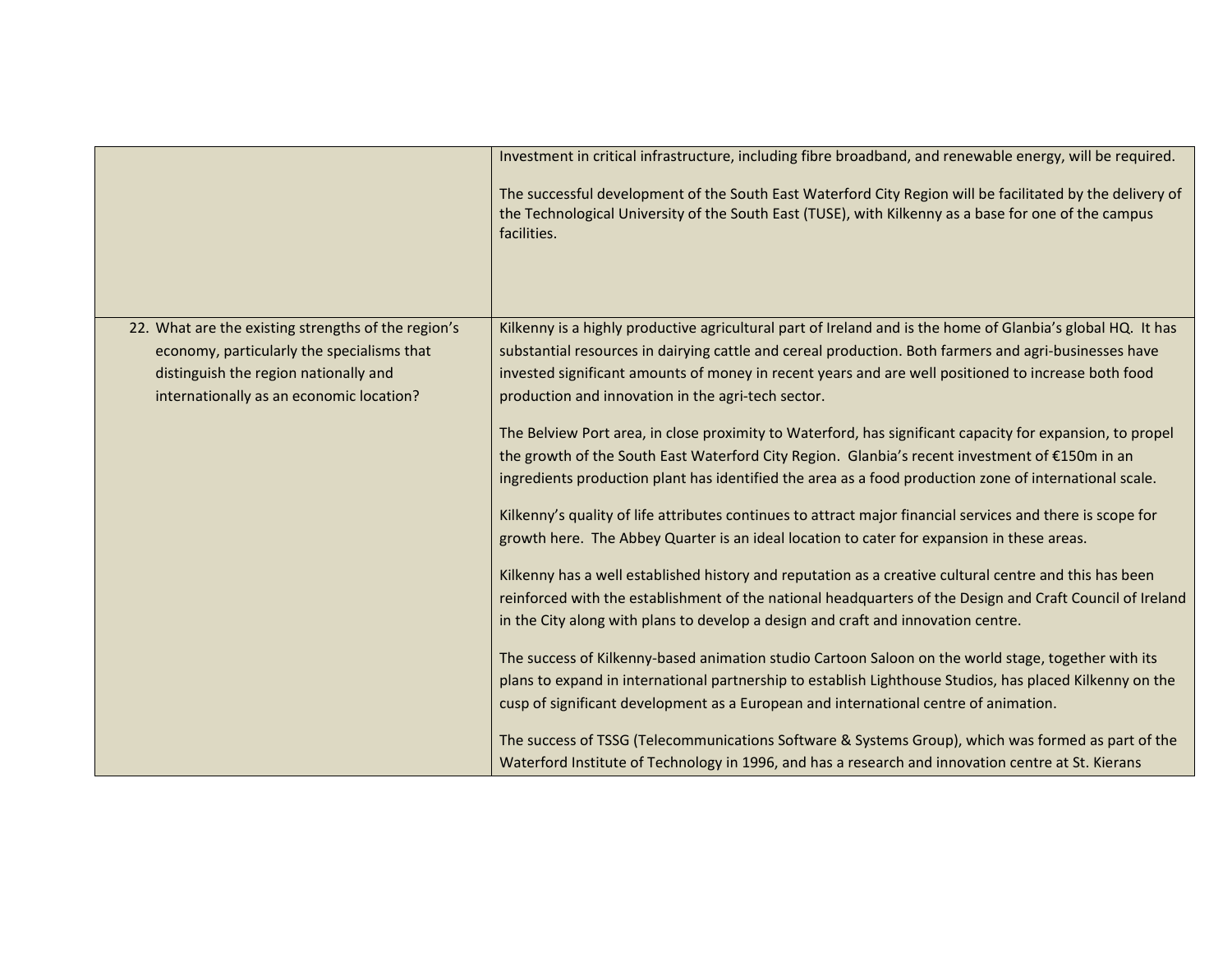|                                                                                                                                                                                                                                | College, Kilkenny, is testament to the positive outcomes for innovative, collaborative initiatives.                                                                                                                                                                                                                                                                                                                                                                                                                                                                                                                                                                                                                                                                                                                                                                                                                                                                                                                                                                                                                                                                                                                                                                                                                                                                            |
|--------------------------------------------------------------------------------------------------------------------------------------------------------------------------------------------------------------------------------|--------------------------------------------------------------------------------------------------------------------------------------------------------------------------------------------------------------------------------------------------------------------------------------------------------------------------------------------------------------------------------------------------------------------------------------------------------------------------------------------------------------------------------------------------------------------------------------------------------------------------------------------------------------------------------------------------------------------------------------------------------------------------------------------------------------------------------------------------------------------------------------------------------------------------------------------------------------------------------------------------------------------------------------------------------------------------------------------------------------------------------------------------------------------------------------------------------------------------------------------------------------------------------------------------------------------------------------------------------------------------------|
| 23. How do we maximise opportunities in the<br>emerging sectors of the economy for the benefit<br>of the region as a whole and what can we do to<br>address those sectors that are in decline?                                 | It is accepted that regions need to identify and prioritise opportunities for economic growth. This will<br>include developing hubs/centres of excellence based on the strengths of the region. Kilkenny County<br>Council (KCC) is already proactively supporting the development of centres of excellence in conjunction<br>with the third level institutes, local industry and other private and community stakeholders in the region.<br>For example, KCC is a key stakeholder in the establishment of:<br>the national design innovation hub (NDIH), which builds on the legacy of the Kilkenny Design<br>Workshops and the strong tradition of creativity that exists in the County from local artisan craft<br>producers (e.g. Nicky Mosse) through to animation (e.g. Cartoon Saloon); and<br>the precision agriculture centre of excellence (PACE), which has arisen from the strong agricultural<br>heritage of the county, and which will provide innovation services to agricultural companies and high<br>potential start-ups (HPSUs) nationally. PACE will establish the South-East as an international leader<br>in precision agriculture, and will also provide specialist incubation facilities for HPSUs.<br>This targeted approach will ensure that future economic growth is well founded in the region and will<br>lead to more sustainable job creation. |
| 24. What needs to be done to ensure that the benefit<br>of increased economic activity in our cities and<br>larger urban centres is transferred into the rest of<br>the towns, villages and more rural parts of the<br>region? | Investment in critical infrastructure and enhancements to regional connectivity, including fibre<br>broadband, and renewable energy, will be required.<br>While the M8 and N9 motorways provide excellent north-south connectivity through the region to<br>Dublin, the N24 Waterford to Limerick east-west route needs to be upgraded to Motorway standard,<br>thereby linking all of the Atlantic City Regions by motorway. This will also provide a critical linkage from<br>the South East Waterford City Region to the Cork-Dublin-Belfast transport corridor; the Waterford-<br>Dublin transport corridor also has the potential to act as an economic driver for the region in the same<br>way as the Dublin-Belfast transport corridor is being prioritised in the draft NPF; and upgrading the N80,<br>which forms part of the designated EuroRoute connecting the South East to the Midlands.                                                                                                                                                                                                                                                                                                                                                                                                                                                                        |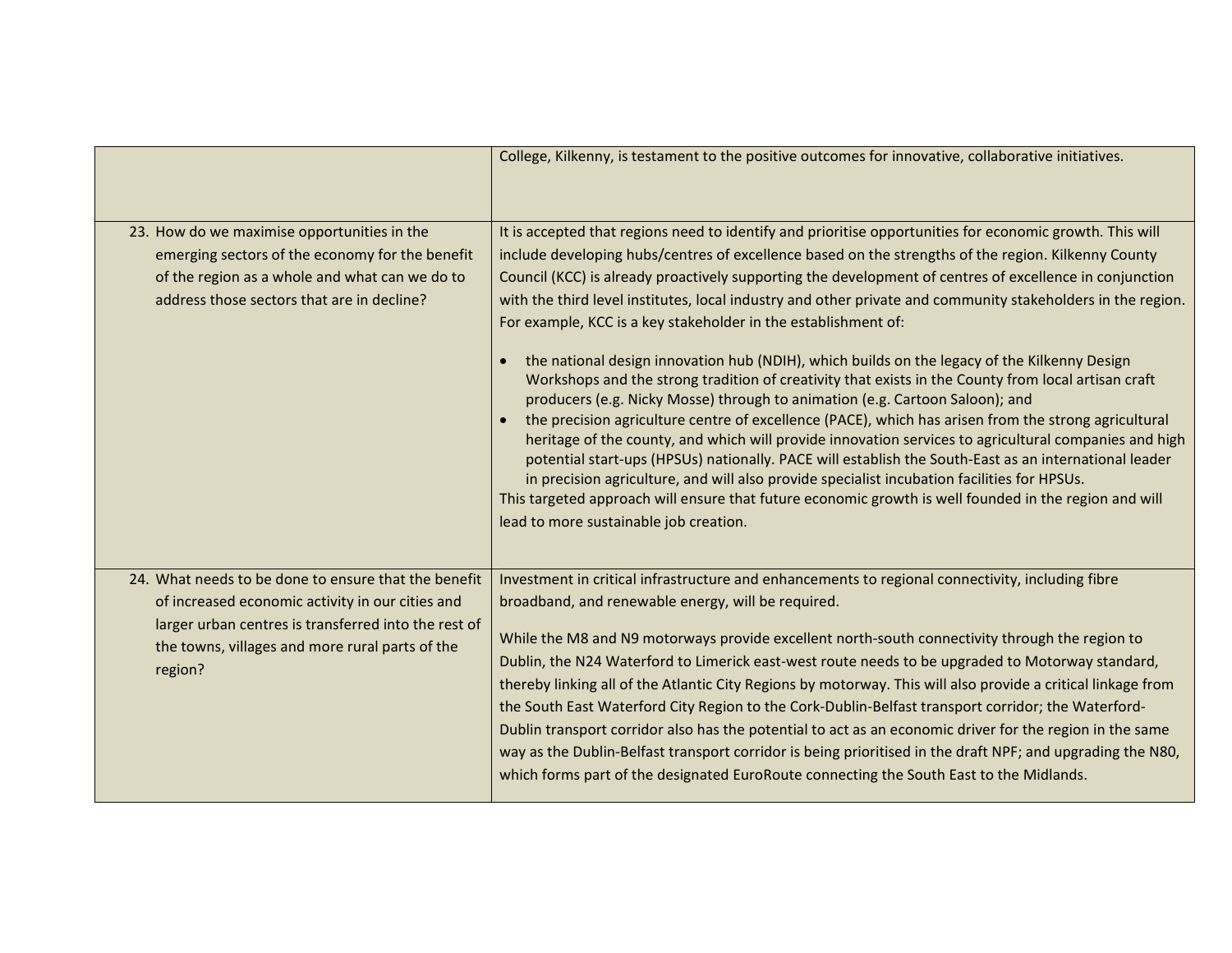|                                                                                                                                                                     | The runway at Waterford Airport should be extended to accommodate jet carriers and strengthening of<br>air transport services to and from the South East Waterford City Region. Waterford Airport served an<br>average of 83,000 passengers per year over the period 2003 - 2013. The extension of the runway is<br>necessary to facilitate use of the Airport by larger/jet propelled aircraft which would give the airport<br>capacity of the order of 300,000 to 500,000 passenger journeys each year and relative to the low<br>investment cost needed, makes economic sense and represents an excellent investment in the future<br>development of the South East Waterford City Region. The optimisation of existing capacity at the<br>airport would be more cost effective than developing additional infrastructure mooted for Dublin<br>airport, and would demonstrate a strong commitment to regional development.<br>Integrated scheduling of connections between all transport - rail, bus, and shipping services within the<br>region. Rail connectivity between Waterford and Dublin needs to be improved to meet the needs of<br>Carlow and Kilkenny City and also to provide for commuter services from Dublin to Waterford so that<br>workers living in the capital can take up employment opportunities in locations along the rail route. The<br>Rosslare to Limerick rail line also needs to be retained to future-proof sustainable transport for the<br>Southern Region. |
|---------------------------------------------------------------------------------------------------------------------------------------------------------------------|-------------------------------------------------------------------------------------------------------------------------------------------------------------------------------------------------------------------------------------------------------------------------------------------------------------------------------------------------------------------------------------------------------------------------------------------------------------------------------------------------------------------------------------------------------------------------------------------------------------------------------------------------------------------------------------------------------------------------------------------------------------------------------------------------------------------------------------------------------------------------------------------------------------------------------------------------------------------------------------------------------------------------------------------------------------------------------------------------------------------------------------------------------------------------------------------------------------------------------------------------------------------------------------------------------------------------------------------------------------------------------------------------------------------------------------------------------------------------------------------------|
|                                                                                                                                                                     | Also, expedite the roll out of the National Broadband Plan to ensure that all parts of the region can<br>access high speed broadband. Broadband connectivity is not only of critical importance for attracting<br>investment, facilitating economic growth and stimulating innovation - it is fast becoming a necessity of<br>everyday life.                                                                                                                                                                                                                                                                                                                                                                                                                                                                                                                                                                                                                                                                                                                                                                                                                                                                                                                                                                                                                                                                                                                                                    |
| 25. Are there parts of the Southern Region that are<br>notably underdeveloped? What reasons are there<br>for this and what can we do to overcome such<br>blockages? | The South East Strategic Planning Area continues to underperform. The targets need to be sufficiently<br>ambitious to support the corresponding economic development required to help close the gap that<br>exists between it and the stronger Planning Areas in the region. For example, according to the latest<br>CSO National Household Quarterly Survey (NQHS) for Q2 2017, the South East has the second highest<br>unemployment rate in the country at 8.3%, which is c2% higher than the national average. Kilkenny<br>County Council considers that a major contributory factor in this underperformance is the fact that the<br>South East is not securing a proportionate share of Foreign Direct Investment (FDI). The IDA target to<br>increase the number of IDA investments in the South East by 30-40% by the end of 2019 (compared to                                                                                                                                                                                                                                                                                                                                                                                                                                                                                                                                                                                                                                          |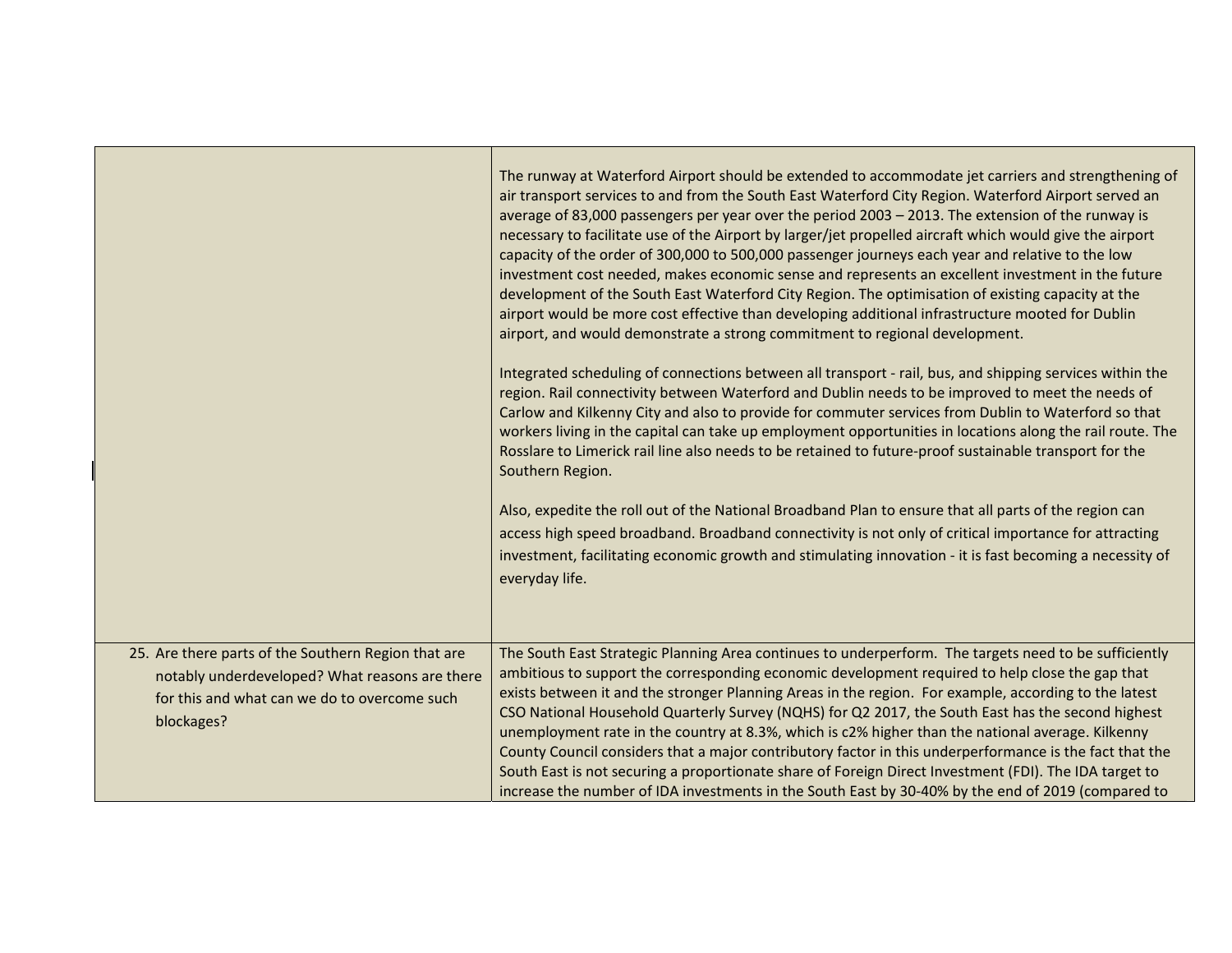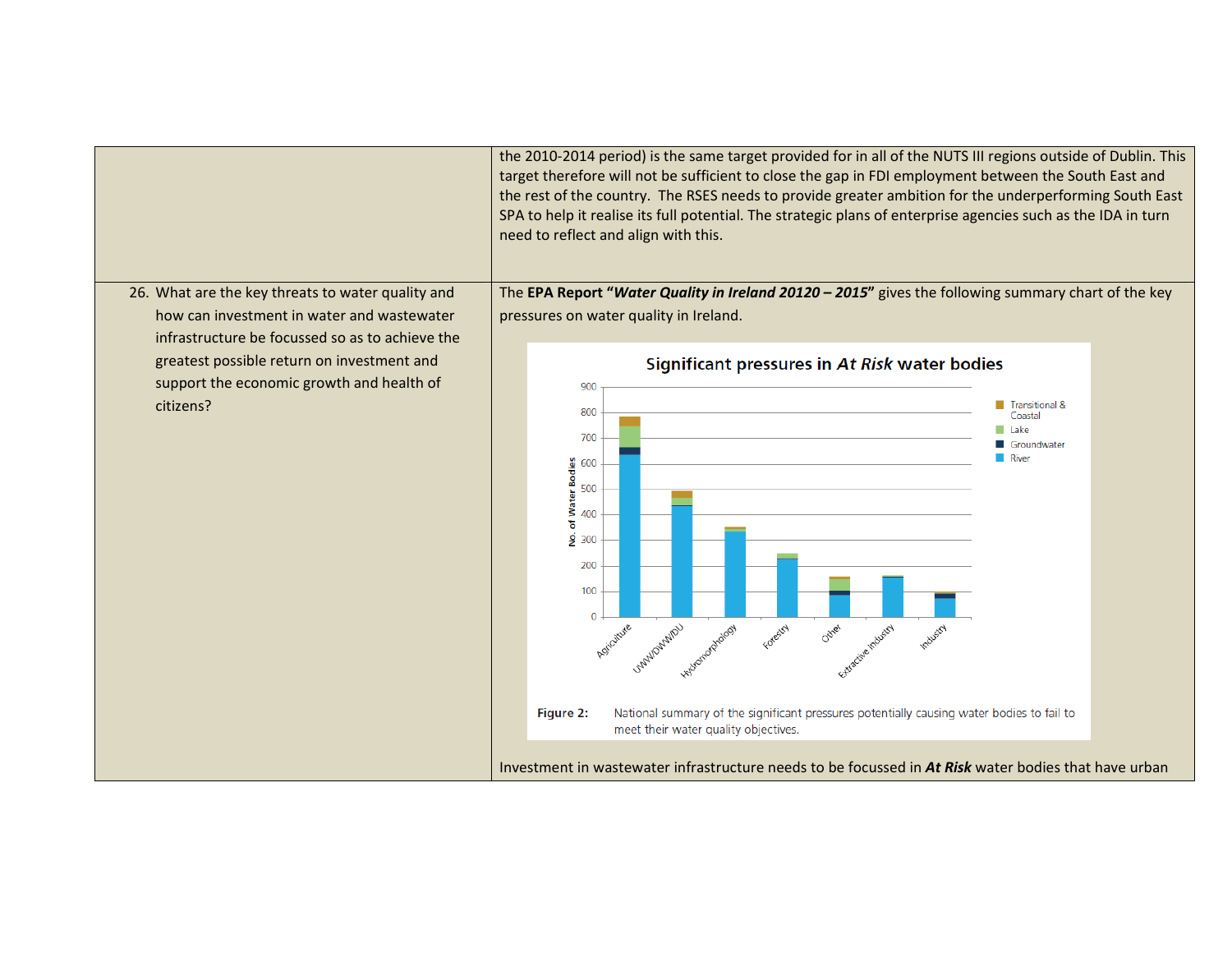|                                                                                                                                                                                                           | waste water as a significant pressure.                                                                                                                                                                                                                                                                                                                                                                                                                                                                                                                                                                                                                                       |
|-----------------------------------------------------------------------------------------------------------------------------------------------------------------------------------------------------------|------------------------------------------------------------------------------------------------------------------------------------------------------------------------------------------------------------------------------------------------------------------------------------------------------------------------------------------------------------------------------------------------------------------------------------------------------------------------------------------------------------------------------------------------------------------------------------------------------------------------------------------------------------------------------|
|                                                                                                                                                                                                           | Investment in drinking water needs a focus on source protection areas. Not all such areas are properly<br>delineated (GSI, NFGWS).                                                                                                                                                                                                                                                                                                                                                                                                                                                                                                                                           |
|                                                                                                                                                                                                           | Irish Water has a statutory responsibility for the quality of drinking water but has no statutory role in<br>source protection areas. Pesticide detection in drinking water is an increasing issue.                                                                                                                                                                                                                                                                                                                                                                                                                                                                          |
|                                                                                                                                                                                                           | Local authorities are not being adequately resourced to investigate / manage source protection areas.                                                                                                                                                                                                                                                                                                                                                                                                                                                                                                                                                                        |
|                                                                                                                                                                                                           | In Ireland, the nitrates derogation is of critical importance to the dairy industry and Food Harvest 2020<br>expansion plans. The EU has already revoked the nitrates derogation for Denmark and imposed<br>swingeing cuts to the number of cows that Dutch farmers are permitted to retain. The nitrates<br>derogation for Ireland has recently been approved, however it is dependent on demonstration of<br>improving water quality. Overall water quality in Ireland was static from 2010 to 2015. According to the<br>EPA, the most recent results for 2016 and 2017 show a decline in water quality. It is too soon yet to say<br>whether this is a significant trend. |
| 27. Given the high level of emissions from agricultural<br>activity and the transport sector, what are the key<br>changes that need to be made to bring these<br>sectors into line with national targets? | For the transport sector, there are a number of changes that will increase the sustainability of transport<br>in region.<br>Integrated scheduling of connections between all transport - rail, bus, and shipping services<br>within the region. Rail connectivity between Waterford and Dublin needs to be improved to<br>meet the needs of Carlow and Kilkenny City and also to provide for commuter services from                                                                                                                                                                                                                                                          |
|                                                                                                                                                                                                           | Dublin to Waterford so that workers living in the capital can take up employment opportunities<br>in locations along the rail route.<br>The Rosslare to Limerick rail line also needs to be retained to future-proof sustainable transport<br>for the Southern Region.<br>Belview Port has the potential to accommodate a modal shift to rail freight, and reduce road<br>haulage, with the expansion of its multi-modal interchange.                                                                                                                                                                                                                                        |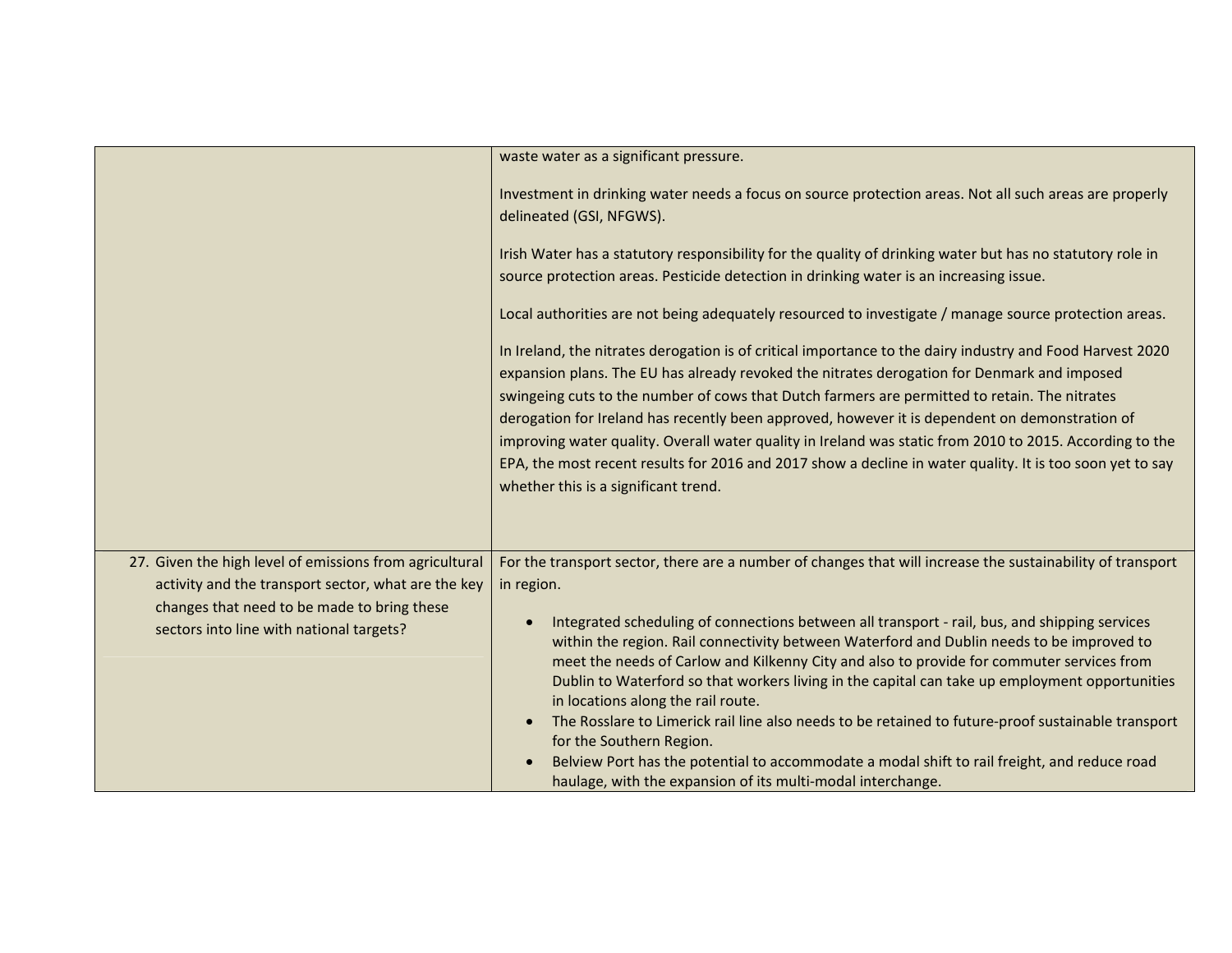|                                                                                                                                                                                                                                                                         | Also the implementation of the Water Framework Directive is a significant challenge going forward.                                                                                                                                                                                                                                                                                                                                                                                                                                                                                                                                                               |
|-------------------------------------------------------------------------------------------------------------------------------------------------------------------------------------------------------------------------------------------------------------------------|------------------------------------------------------------------------------------------------------------------------------------------------------------------------------------------------------------------------------------------------------------------------------------------------------------------------------------------------------------------------------------------------------------------------------------------------------------------------------------------------------------------------------------------------------------------------------------------------------------------------------------------------------------------|
| 28. How can the Southern Region become a leader in<br>renewable energy production together with<br>research and development into next generation<br>technology?                                                                                                         | For significant brownfield sites, Renewable Energy Strategies should be devised, as Kilkenny County<br>Council are presently undertaking with the Abbey Quarter in the heart of the city.<br>RSES should acknowledge the need for devolved, small scale, unobtrusive renewable energy generation<br>which will feed into the national grid, thereby rendering it more robust at local level and preparing it for<br>the increased demand that will result from electrified transport modes such as electric cars.                                                                                                                                                |
| 29. What are the key changes which need to be made<br>to grow the bioeconomy in the Southern Region?                                                                                                                                                                    | The Precision Agriculture Centre of Excellence (PACE), which will provide innovation services to<br>agricultural companies and high potential start-ups (HPSUs) nationally, is one example of an innovation<br>in the bioeconomy. Kilkenny County Council is a key stakeholder along with the Waterford Institute of<br>Technology (WIT), Glanbia, Alltech and Capita in this. PACE will establish the South-East as an<br>international leader in precision agriculture.<br>In addition, WIT's Eco-Innovation Research Centre (EIRC) is focused on developing new products,<br>technologies, services and processes that contribute to sustainable development. |
| 30. Given the strategic location of the Southern<br>Region's ports the region could become even<br>more important strategic gateways to continental<br>Europe after Britain leaves the EU, what are the<br>steps required to realise the potential of our key<br>ports? | Investment is required in Belview to ensure that it has adequate infrastructure to cope with new trading<br>arrangements after Brexit. The role and importance of ports with direct access to the EU should be<br>identified and supported in the RSES as a means of maintaining and enhancing competiveness.                                                                                                                                                                                                                                                                                                                                                    |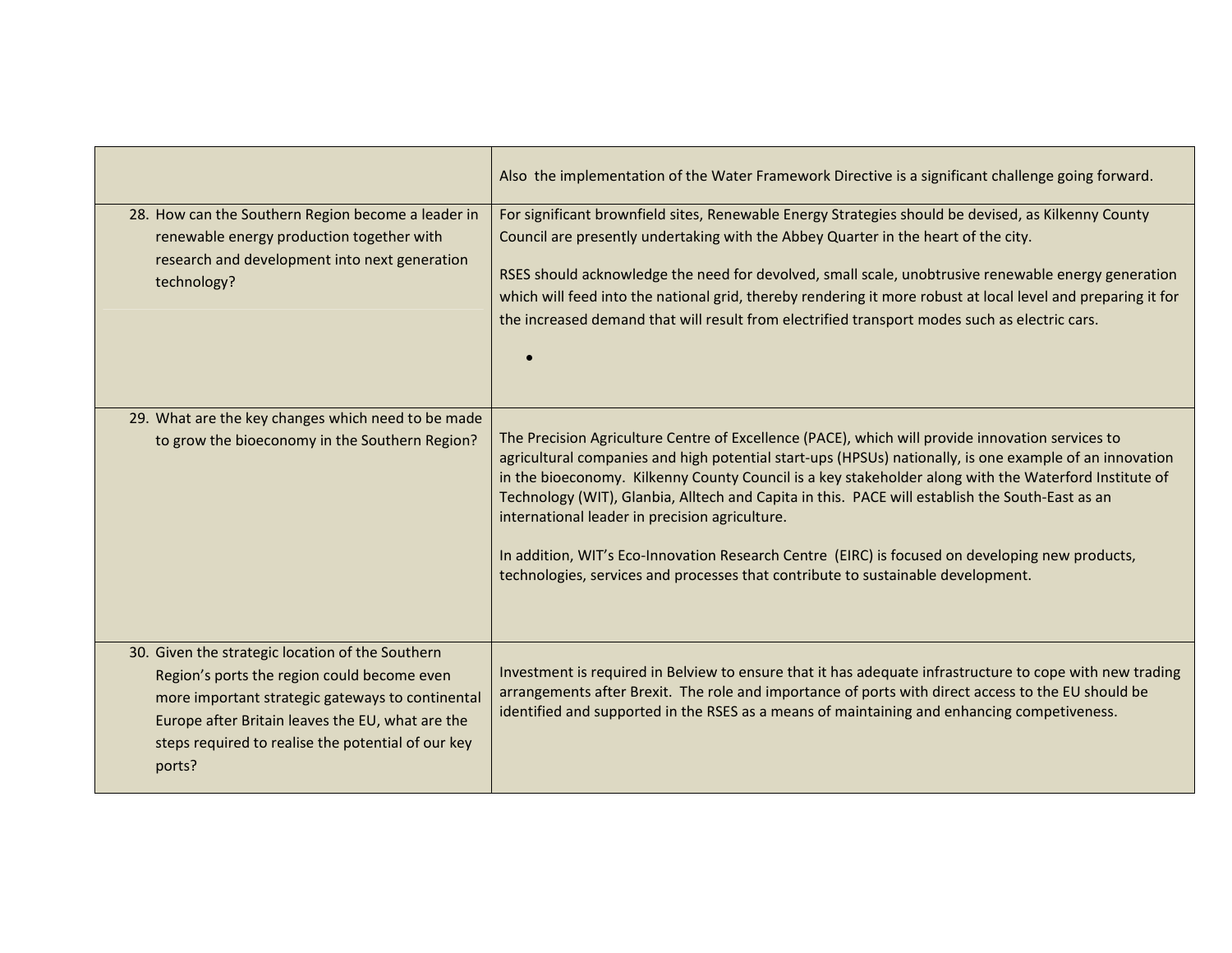| 31. What are the key economic and environmental<br>issues to be addressed for our coastal and marine<br>areas and how should we develop an integrated<br>approach to support our costal and marine areas? | The RSES must address how to balance the economic requirements and expansion of the Port, with<br>the potential for tourism in the area. Belview could cater for an increase in cruise ship passengers,<br>and the linkages with the Waterford to New Ross Greenway should also be capitalised upon.                                                                                                                                                                                                                                                               |
|-----------------------------------------------------------------------------------------------------------------------------------------------------------------------------------------------------------|--------------------------------------------------------------------------------------------------------------------------------------------------------------------------------------------------------------------------------------------------------------------------------------------------------------------------------------------------------------------------------------------------------------------------------------------------------------------------------------------------------------------------------------------------------------------|
| 32. What are the principal infrastructural and<br>investment deficits preventing progress on the<br>achievement of national planning policy<br>objectives                                                 | Water and Wastewater<br>$\bullet$<br><b>Broadband</b><br>$\bullet$<br>Land based Transport inter city connectivity between Cork Waterford Limerick and Galway.<br>$\bullet$<br>Air transport. (make Shannon & Cork more attractive) Upgrade Waterford runway for jet traffic.<br>$\bullet$                                                                                                                                                                                                                                                                         |
| 33. What key infrastructural investment is needed to<br>drive the development of the three cities of Cork,<br><b>Limerick and Waterford</b>                                                               | Cork Waterford and Limerick need motorway and rail connectivity.<br>$\bullet$<br>Waterford Airport requires upgrading of runway to facilitate jet traffic.<br>$\bullet$<br>Waterford requires the TUSE established.<br>$\bullet$<br>Waterford requires two new bridges and upgrading of WWTP.<br>$\bullet$                                                                                                                                                                                                                                                         |
| 34. How can the RSES seek to improve the<br>coordination and governance of public<br>investment                                                                                                           | The Regional Assembly through the RSES needs to drive the strategic investments for the region<br>$\bullet$<br>with the constituent local authorities.<br>An implementation model or mechanism needs to be developed around each of the MASP's for<br>$\bullet$<br>each of the cities.<br>At national level across sectors for Government Departments and Semi state companies there<br>$\bullet$<br>is a requirement for co ordination of investment priorities to ensure all stakeholders are<br>focussed on the delivery of the same priorities for the region. |
| 35. What role can the Regional Assembly play in<br>more explicitly aligning the investment plans of<br><b>State Owned Enterprises with Government</b><br>objectives                                       | Through its role at regional level the Regional Assembly needs to lead and county ordinate semi<br>state investment with Government objectives/investment priorities. A structure along the lines<br>of the SEAPJ is required for this to take place. The aligning of National and Regional objectives<br>with semi state commercial decisions will prove problematic. Strong Regional leadership<br>required.                                                                                                                                                     |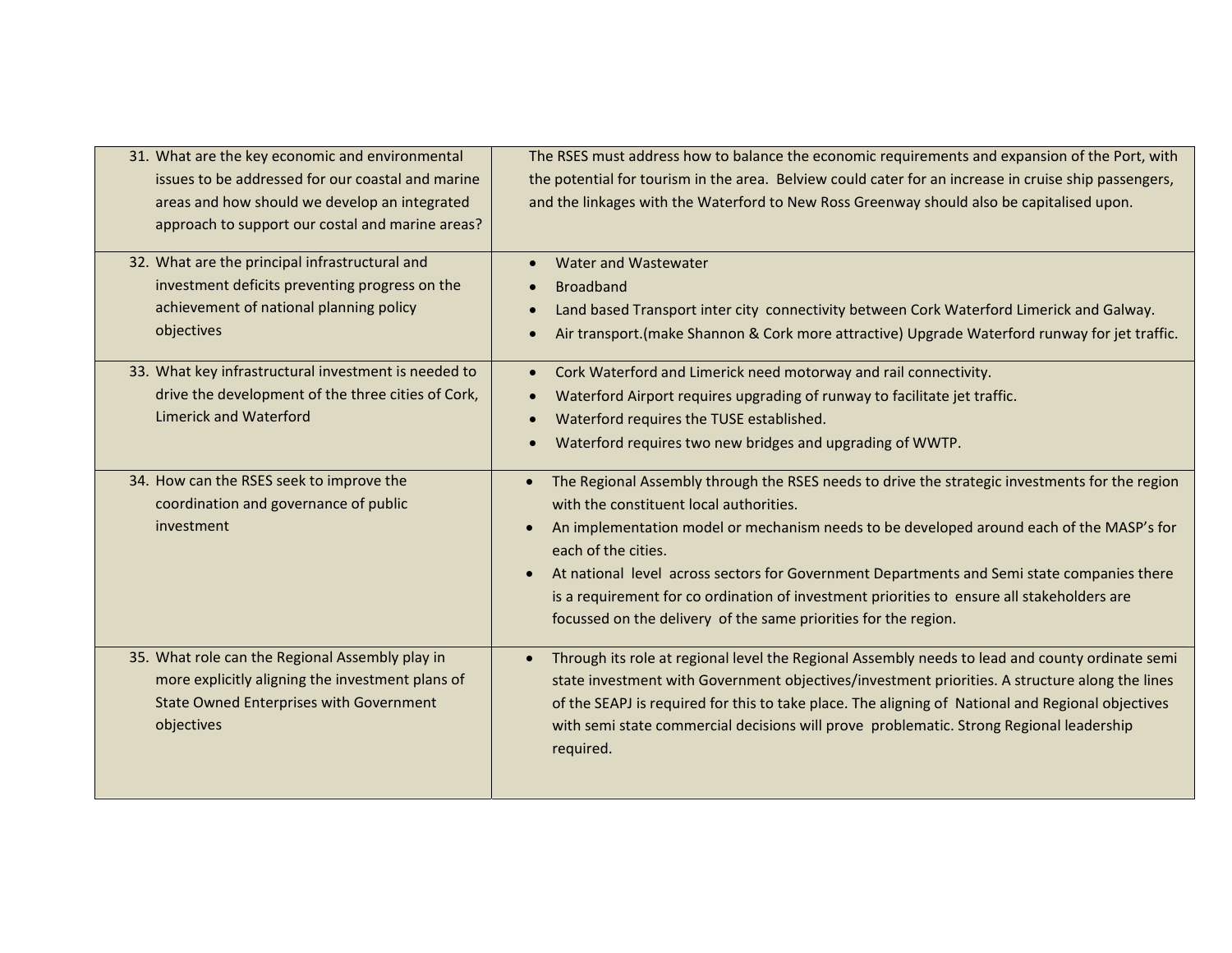| 36. What key infrastructural investment is required<br>to facilitate the development of the towns and<br>villages in the Southern Region?                                                                                                                                                             | Water and Wastewater<br>Amenities<br><b>Schools</b><br>Sustainable transport options<br>Upgrading of rail stations and services at existing towns                                                                                                                                                                                                                                                                                                                                                                             |
|-------------------------------------------------------------------------------------------------------------------------------------------------------------------------------------------------------------------------------------------------------------------------------------------------------|-------------------------------------------------------------------------------------------------------------------------------------------------------------------------------------------------------------------------------------------------------------------------------------------------------------------------------------------------------------------------------------------------------------------------------------------------------------------------------------------------------------------------------|
| 37. What are the key infrastructure investments<br>needed to support sustainable connectivity<br>(including modal shift to sustainable transport<br>modes) throughout our region including<br>infrastructure between our large urban areas,<br>within our metropolitan cities, towns and<br>villages? | More frequent and more reliable rail connections<br>$\bullet$<br>More frequent and reliable bus connections.<br>Upgrade of road infrastructure a structure where required, e.g. R700 to Wexford. R693 to M8<br>$\bullet$<br>from Kilkenny. N80 from Wexford to Carlow                                                                                                                                                                                                                                                         |
| 38. How best can the Regional Transport Strategy<br>ensure that strategic road projects enhancing<br>accessibility between our large urban centres<br>compliment sustainable mobility goals for our<br>region?                                                                                        | In developing road projects for connectivity between large urban centres there should also be a<br>$\bullet$<br>parallel investment in bus and rail services to facilitate mobility change.                                                                                                                                                                                                                                                                                                                                   |
| 39. How can our airports and ports become economic<br>drivers for the Southern Region?                                                                                                                                                                                                                | Development of international connections for airports and ports is of critical importance to the<br>$\bullet$<br>attraction of international mobile investment.<br>The landbanks surrounding airports and ports can offer locations for business and commercial<br>$\bullet$<br>activity that can act as economic drivers for their respective areas, such as Shannon<br>Development, Ringaskiddy and Belviewstrategic area. The development of these areas through<br>SDZ'S could be a suitable instrument to deliver liver. |
| 40. Is digital infrastructure sufficiently prioritised as<br>an essential infrastructure for the economic and<br>social development of communities throughout<br>our region's cities, towns, villages and rural                                                                                       | While there is general recognition of the critical importance of digital infrastructure, the pace of<br>$\bullet$<br>delivery is far too slow.<br>The National Broadband Plan (NBP) has set an ambitious target to have 90 per cent of all homes<br>in the country with access to high speed broadband by the end of 2020. The NBP defines high                                                                                                                                                                               |